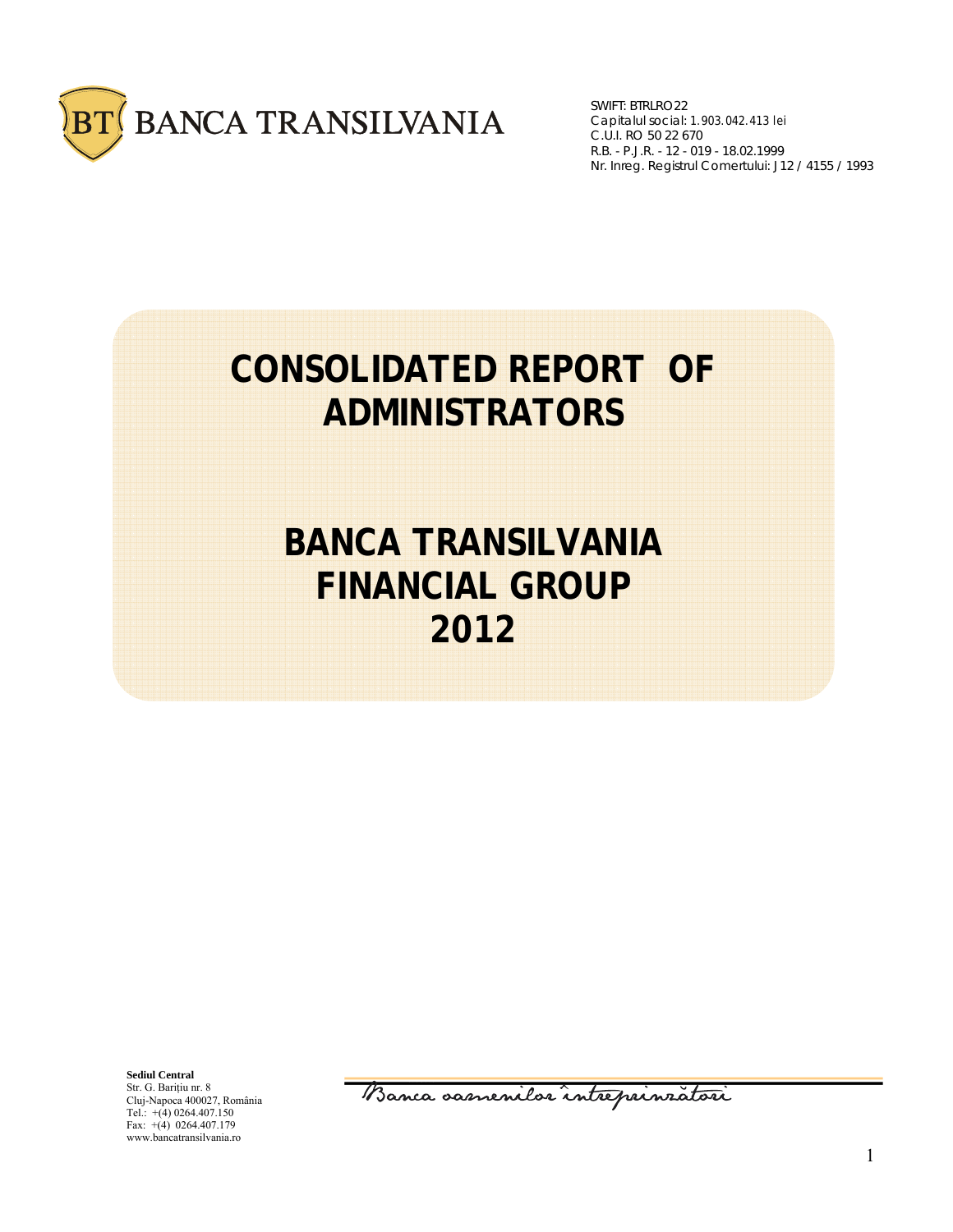| $Introduction \dots 3$                                                 |
|------------------------------------------------------------------------|
|                                                                        |
| The main achievements of subsidiaries in 2012 and projects for 2013  6 |
|                                                                        |
| Policy of the BANCA TRANSILVANIA Financial Group16                     |
|                                                                        |
| The Group's economic results according to the IFRS consolidated        |
|                                                                        |
|                                                                        |
|                                                                        |
| Events subsequent to the closing of the financial year 22              |
| Other information about the preparation of financial statements 22     |
| Projections for Banca Transilvania Financial Group in 201323           |

**Sediul Central**  Str. G. Bariţiu nr. 8 Cluj-Napoca 400027, România Tel.: +(4) 0264.407.150 Fax: +(4) 0264.407.179 www.bancatransilvania.ro

Banca oamenilor intreprinratori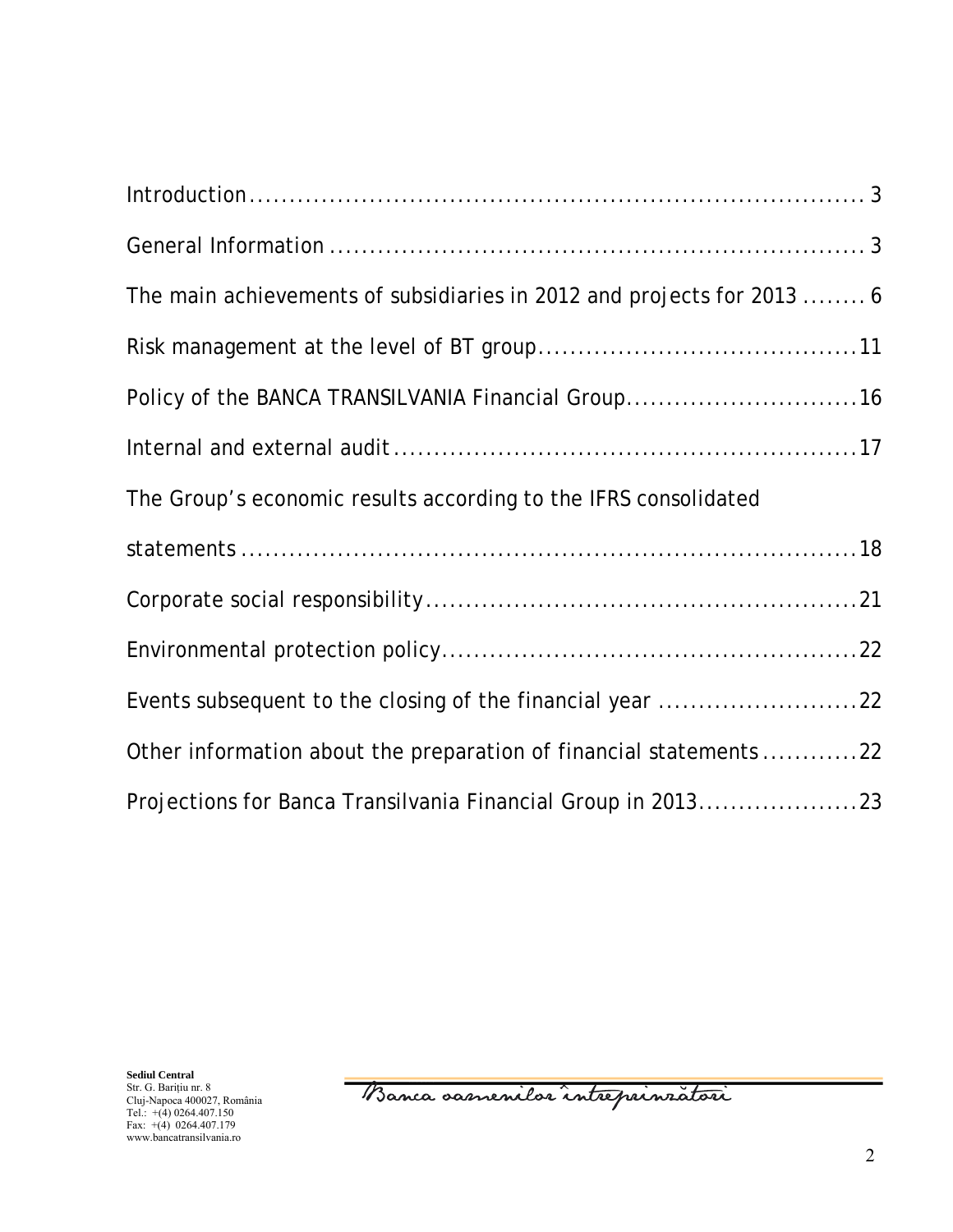### **Introduction**

The Romanian financial system functioned under regular parameters in 2012, on the background of still low economic dynamics and the increase of non-performing loans, but despite the difficult external environment, marked by the sovereign debt crisis and concerns regarding the quality of balance sheets and financing other institutions and banking systems, especially within the Euro area.

The crisis years were characterized by a contraction of the lending activity in Romania, banks having rapidly changed their course of action from quick expansion to a caution-based strategy. Credit institutions have adapted their strategy, plans to expand, and product portfolio and have focused on a more strict control of operational costs.

The increase in unemployment, the limitation or termination of the activity of certain companies have contributed to the continuous decrease in the ability to repay loans, having direct consequences on credit portfolio quality, which has led to an increase in the volume of provisions that credit institutions were forced to set aside, thus hurting profitability.

The National Bank of Romania has strengthened its actions of monitoring risks within credit institutions, including those with external contagion. The main challenges for financial stability throughout the reporting period and also for the following period are credit risk and the risk associated to renewing external financing for domestic banking institutions with majority foreign capital.

In 2012, according to the National Institute of Statistics (NIS), the annual inflation rate increased to 4.95%, (from 3.14% in December 2012) registering an increase of 1.81 pp as compared to the previous year, mainly due to the increase of food prices 7% and non-food prices 6%. Romania's budget deficit decreased from 4.3% of GDP in 2011 to 2.5% of GDP in 2012.

### **General Information**

In order to provide integrated financial products, **Banca Transilvania Financial Group** was created in 2003, this group having a modern management team, characterized by openness and flexibility. A priority of the Group's activity is to promote superior quality services and an appropriate business model. **Banca Transilvania Financial Group** consists of 16 companies

Banca samenilor intreprinzatori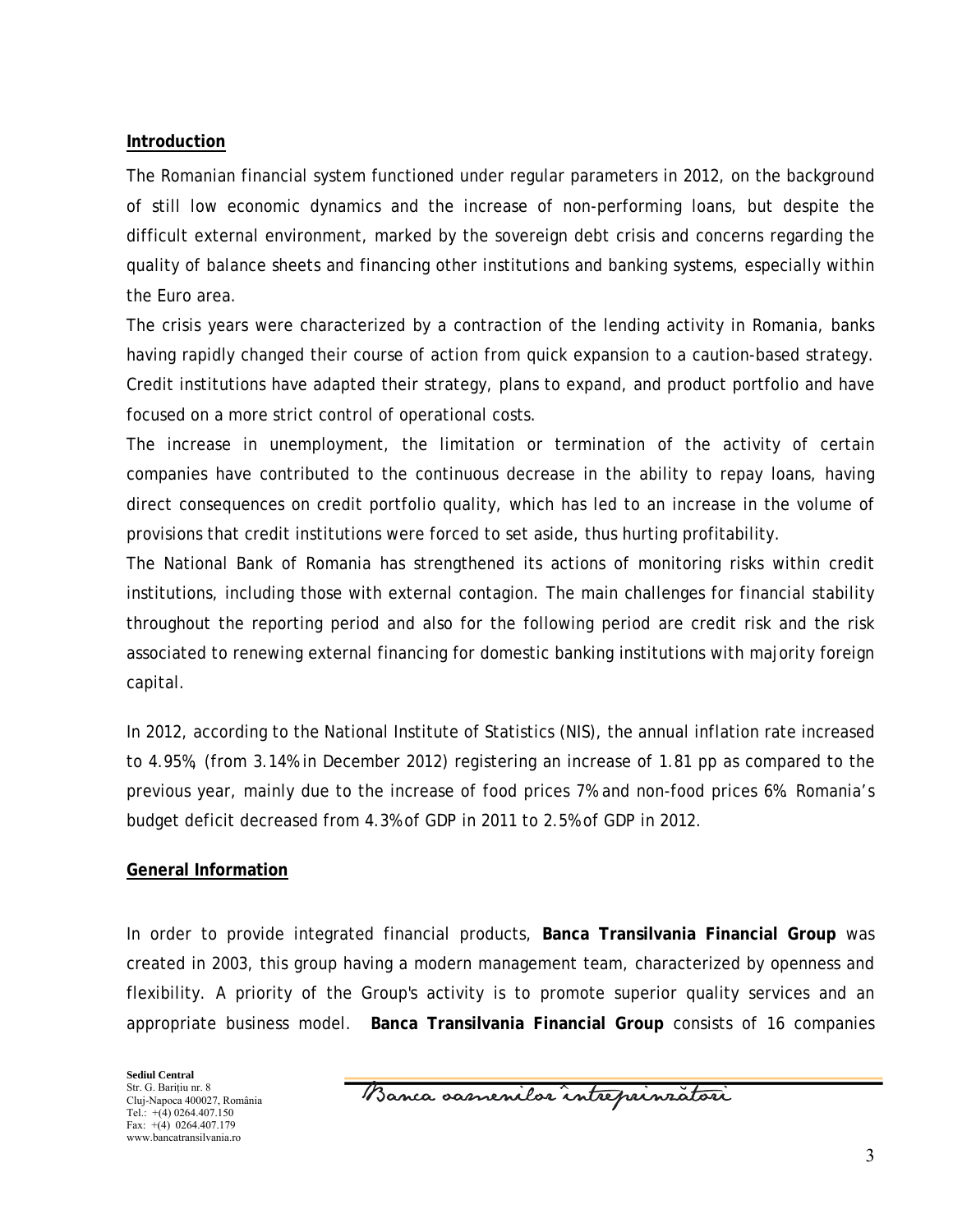operating in sectors such as banking, financial management, consumer financing, leasing and real estate transactions.

**Banca Transilvania** is the main member of the group, promoting a strategy to expand the range of financial services offererd to clients. The entire set of financial services, banking products as well as those offered by the group's subsidiaries, are offered to clients by means of a single distribution network, under the renowned BT logo.

The strategy of the **BT Financial Group** consists in offering the entire range of financial products and services under a single logo and a brand well-known on the local banking market. The major focus is to develop cross-selling of the entire set of products offered by the member companies of the BT Financial Group, along with the development of subsidiaries through organic growth, as well as by means of acquisitions on business segments that show development potential.

Aside from traditional banking products, the offer related to the savings sector includes investment management (BT Asset Management) designed for the retail market, corporate clients as well as for exclusive clients, who are looking for premium tailor-made products and services. The results of such efforts, made together with the Private Banking division, are excellent professional relationships also in terms of high-income clients. The offer is also completed by brokerage (BT Securities) and leasing activities (BT Leasing), viable options for direct investments on stock markets or flexible financings. The retail lending offensive is supported by consumer finance (BT Direct), which offers, by means of distribution networks for consumer goods, easy access to potential clients. Increased attention is given to the medical sector by means of a specialized division, with products and services exclusively designed for this sector (Healthcare Division). A general feature of all business lines is the wish to excel in terms of servicing clients, from the retail, private banking, SME, as well as corporate sector.

The Bank ensures an adequate level of capitalization for its subsidiaries, contributing to the improvement of risk management, through involvement from the audit and compliance departments of Banca Transilvania.

The gross value of Banca Transilvania's direct investments within the Group at the end of 2012 reached lei 171.25 million, increasing by 2.44% against 2011, when lei 167,18 million.

The bank's subsidiaries where the bank holds participations:

Banca samenilor intreprinzatori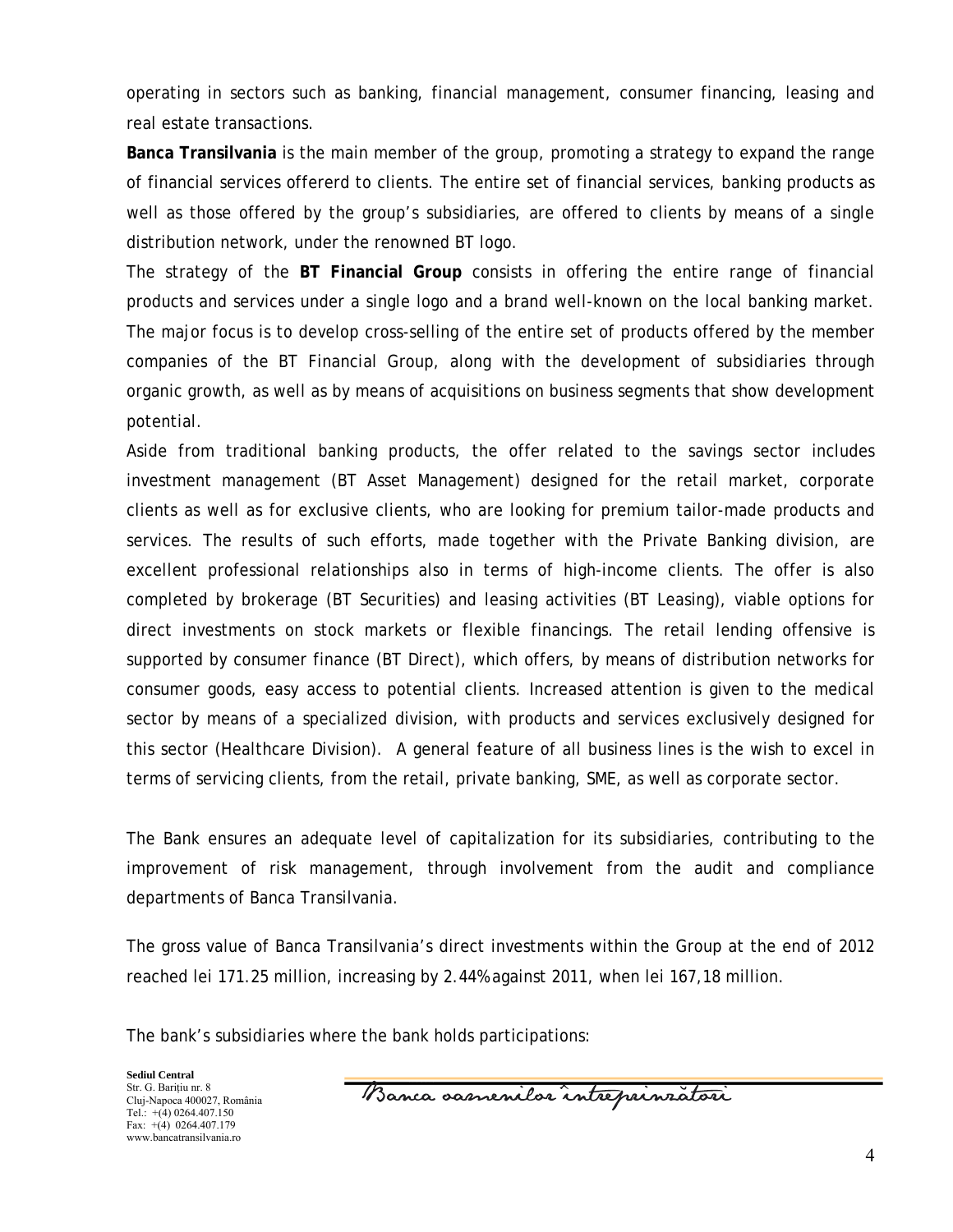| Subsidiary                   | Field of activity      | %<br><b>Direct</b> | %<br>Total<br>participation participation |
|------------------------------|------------------------|--------------------|-------------------------------------------|
| <b>BT Securities SA</b>      | Investments /brokerage | 98.68%             | 98.68%                                    |
| BT Leasing IFN               | Leasing                | 44.30%             | 100.00%                                   |
| <b>BT Investments SRL</b>    | Investments            | 100.00%            | 100.00%                                   |
| <b>BT Direct SRL</b>         | Consumer finance       | 93.70%             | 100.00%                                   |
| <b>BT Building</b>           | <b>Real Estate</b>     | 4.17%              | 100.00%                                   |
| BT Asset Management SAI      | Asset Management       | 80.00%             | 80.00%                                    |
| Compania de Factoring IFN SA | Factoring              | 99.18%             | 100.00%                                   |
| <b>Medical Leasing IFN</b>   | Leasing                | 99.99%             | 100.00%                                   |
| <b>BT Leasing Moldova</b>    | Leasing                | 100.00%            | 100.00%                                   |

Throughout 2012, Banca Transilvania's direct investments suffered the following changes:

- the direct participation within BT Medical Leasing was increased with the total amount of 2.230 thd lei, the bank's direct participation being 99.99% (99.99% in 2011)

- BT Securities shares were acquired from minority shareholders amounting to 2,805 thd lei, the direct participation in this company being 98.68% (95.50% in 2011)

- two companies where the bank held direct participations were closed, namely BT Consultant, where the participation was 479.99 thd lei, and BT Evaluator with an investment of 479.99 thd lei.

Within the Group there are seven other companies where the Bank holds indirect participations (BT Solution Agent de Asigurare SRL; BT Safe Agent de Asigurare; BT Intermedieri; BT Finop Leasing; Rent a Med SRL; BT Asiom SRL, Transilvania Imagistica SA), the bank's investments being 34.16 mil. lei (2011: 47.20 mil.lei).

The Bank also has holdings in 8 investment funds (BT Invest, BT Invest1, BT Clasic, BT Fond Privat Comectial, BT Index Austria, Fondul deschis de Investitii Transilvania, BT Index Romania, BT Maxim), with a direct participation between 25.21% and respectively 92.59% (in 2011: 91.40%, respectively 100%).

**Sediul Central**  Str. G. Bariţiu nr. 8 Cluj-Napoca 400027, România Tel.:  $+(4)$  0264.407.150 Fax: +(4) 0264.407.179 www.bancatransilvania.ro

Banca oasnenilor intreprinzatori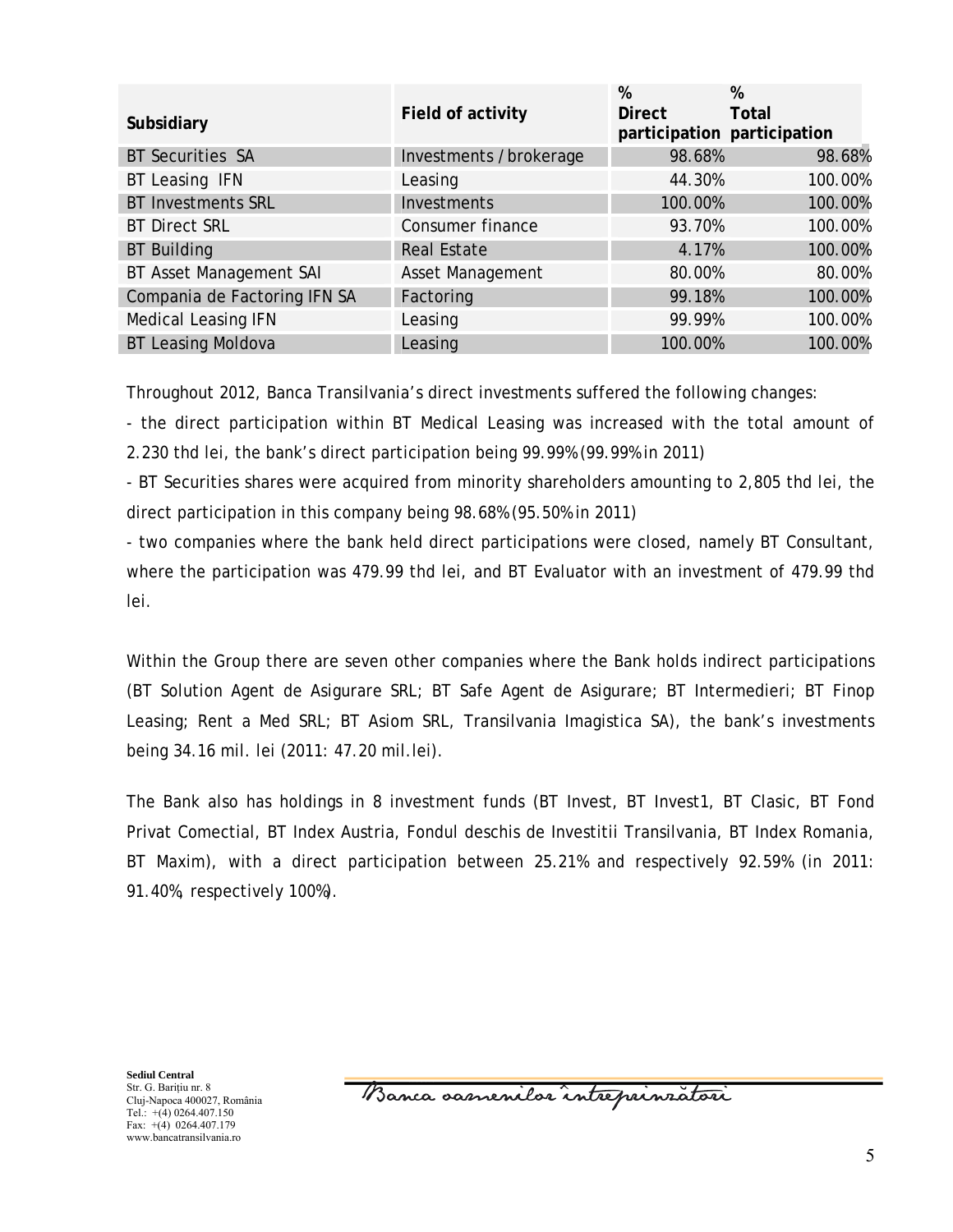## **The main achievements of subsidiaries in 2012 and projects for 2013**

Please find below financial information about the main entities of the group where the bank holds direct participations, which are included in the consolidated financial statements:

## **BT Leasing Transilvania S.A**

BT Leasing Transilvania IFN S.A. was incorporated in 1995 and is currently organized as a nonbanking financial institution, having as its main business the financing in leasing of tangible assets.

The registered headquarters of the company are located at 1 George Baritiu St., Cluj-Napoca.

The company proposes financing solutions for clients who wish to have rapid and simple access to financial support, as well as customized offers and financial consultancy for choosing the best solution.

BT Leasing has offices in several Romanian towns: Cluj, Bucuresti, Oradea, Satu-Mare, Arad, Timisoara, Deva, Tg. Jiu, Sibiu, Alba Iulia, Tg. Mures, Brasov, Craiova, Ploiesti, Braila, Focsani, Constanta, Iasi, Piatra Neamt, Vaslui, and Giurgiu.

The number of employees was 104 on 31.12.2012 (104 employees on 31.12.2012).

At the end of 2012, BT Leasing had 2,182 outstanding contracts (2,511 on 31.12.2011) and leasing receivables (principal without VAT) of 188 million lei (177 million lei in 2011).

Under the difficult conditions still existing on the Romanian leasing market, the company proposes the following objectives for 2013:

- to considerably diminish the stock of goods recovered from contracts in default, which are to be sold in cash or replaced under new leasing contracts;

- to finance goods worth EUR 36 million;

- to reduce the default rate;
- to improve its market share.

**Sediul Central**  Str. G. Bariţiu nr. 8 Cluj-Napoca 400027, România Tel.:  $+(4)$  0264.407.150 Fax: +(4) 0264.407.179 www.bancatransilvania.ro

Banca samenilor intreprinzatori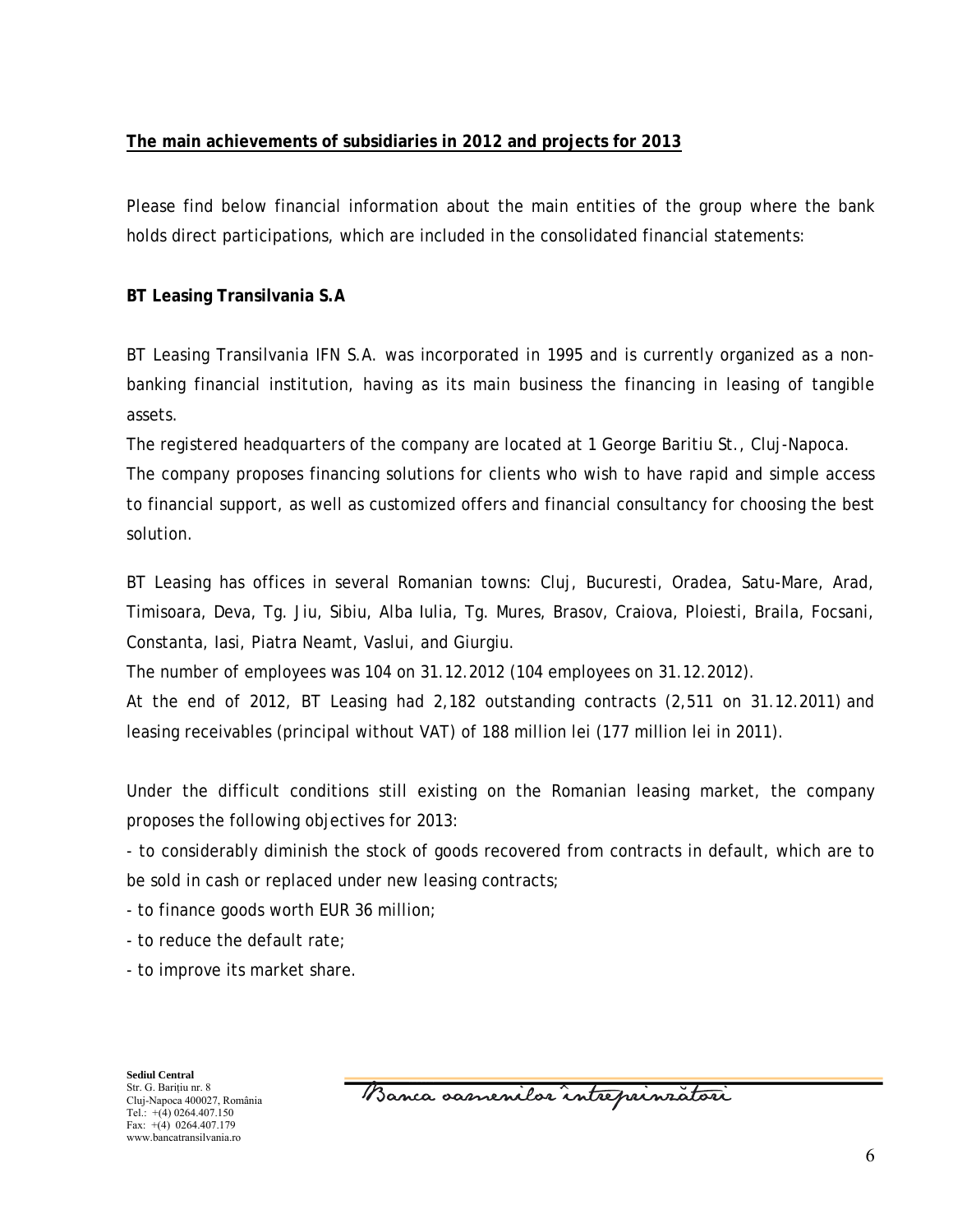## **BT Securities**

BT Securities was incorporated in 2003 as a result of changing the name and the registered headquarters of the company Transilvania Capital Invest.

Shareholding structure at the end of 2012: 98.7% Banca Transilvania, 1.3% individuals and companies.

The business of the company is financial trading and management of funds (financial brokerage) and activities auxiliary to financial brokerage.

In 2012, Banca Transilvania acquired from minority shareholders 2,805 thd lei worth of shares.

BT Securities continued its business in 2012, while the Romanian capital market maintained a low level as a result of the European sovereign debt crisis and the delay in the global economic activity comeback. The main listed companies registered strong variation in share prices, in conjunction with maintaining a low level in trading volumes. The intermediation activity evolved in two directions: a decrease in transaction values and lower average percentage of fees charged from clients, determined by the competition's attempt to gain market share by lowering fee levels.

The main achievements of BT Securities in 2012:

- the volume of net commissions were 4.5% higher than in 2011

- the volume of transactions on the BSE was 3,223,672 lei / day;

- the volume of transactions on the Vienna Stock Exchange in 2012 reached more than 5,400,000 Eur;

- the company ranked  $4<sup>th</sup>$  amongst brokers in terms of share transactions on the BSE

The main objectives of BT Securities for 2013 are:

- to go back to being profitable

- to increase market share.

**Sediul Central**  Str. G. Bariţiu nr. 8 Cluj-Napoca 400027, România Tel.:  $+(4)$  0264.407.150 Fax: +(4) 0264.407.179 www.bancatransilvania.ro

Banca samenilor intreprinzatori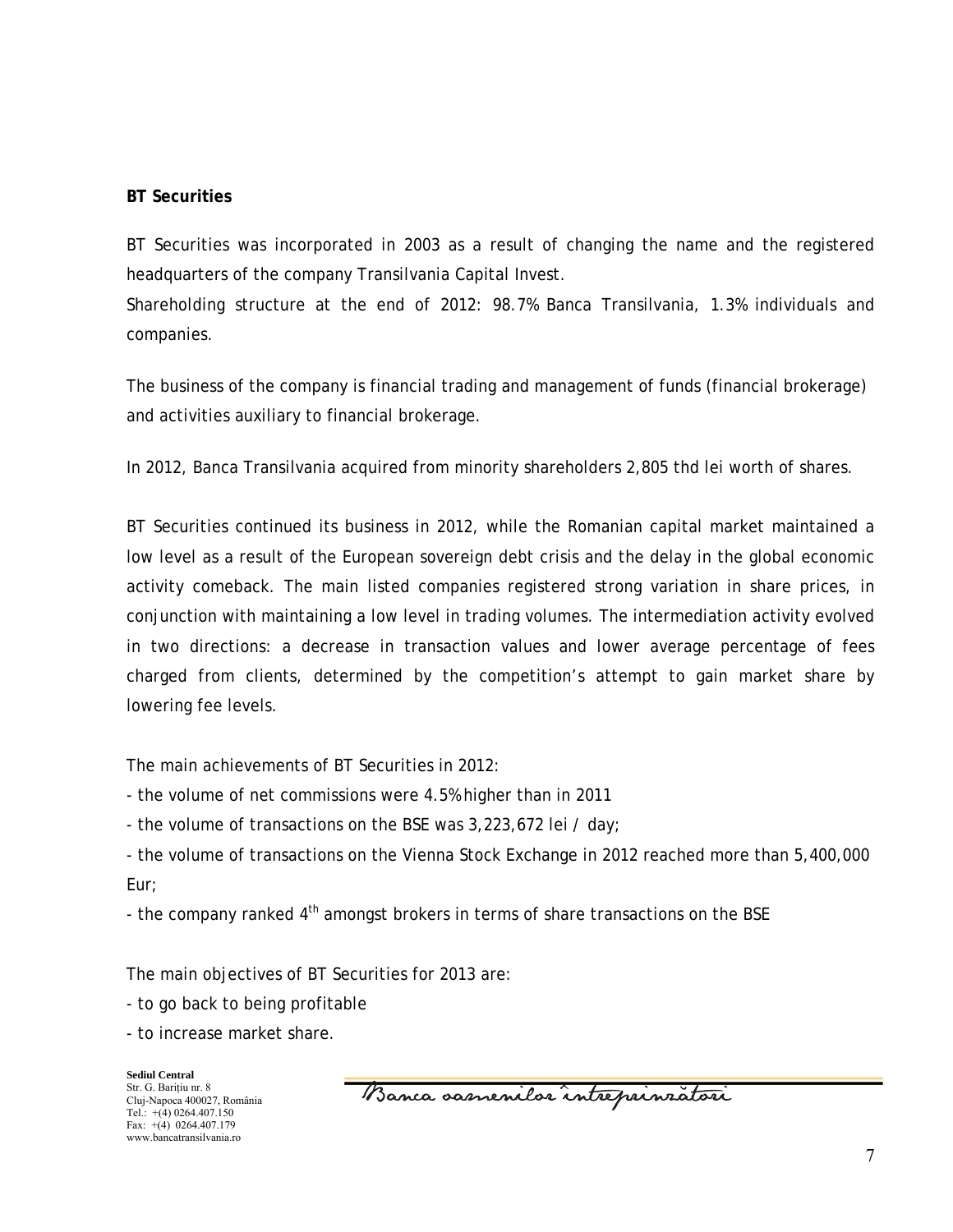### **BT Medical Leasing IFN SA**

Medical Leasing is a company specialized on the niche of financial leasing for procurement of medical equipment, being based in Bucharest. Due to its experience in the medical field, over the years, BT Medical Leasing has spread its activity throughout the country.

In 2012, the Bank increased its participation in BT Medical Leasing with the amount of 2,230 thd lei, but the participation percentage was kept at 99.99%.

In order to relaunch and increase the leasing activity, the company cooperated with the Healthcare Division (HcD) to define workflows meant to find solutions in order to efficiently restructure and rearrange the leasing portfolio.

In the context of the financial crisis, the significant diminishment of the financial leasing market and the decreased income for paying patients, the debt service for most large financed clients continued to rise. The years 2011-2012 were marked by concentrated efforts to recover equipments related to terminated leasing agreements and finding the best solutions to sell these, while also minimizing losses.

#### **BT Leasing Moldova**

The company started its operational activity in the Republic of Moldova in 2008, the registered headquarters of the company being in Chisinau, Republic of Moldova.

BT Leasing MD promotes financial leasing with a focus on financing cars, tools and equipment by means of leasing. All operations are carried out at its headquarters, including sales, risk management, operational functioning, as well as client services, as the company is not structured on branches and agencies.

In 2012, BT Leasing MD financed goods amounting to more than 3.2 mil. EUR (entry value), and closed 125 leasing contracts.

As at December 31, 2012, the leasing portfolio reached 3.13 mil. EUR.

Banca samenilor intreprinzatori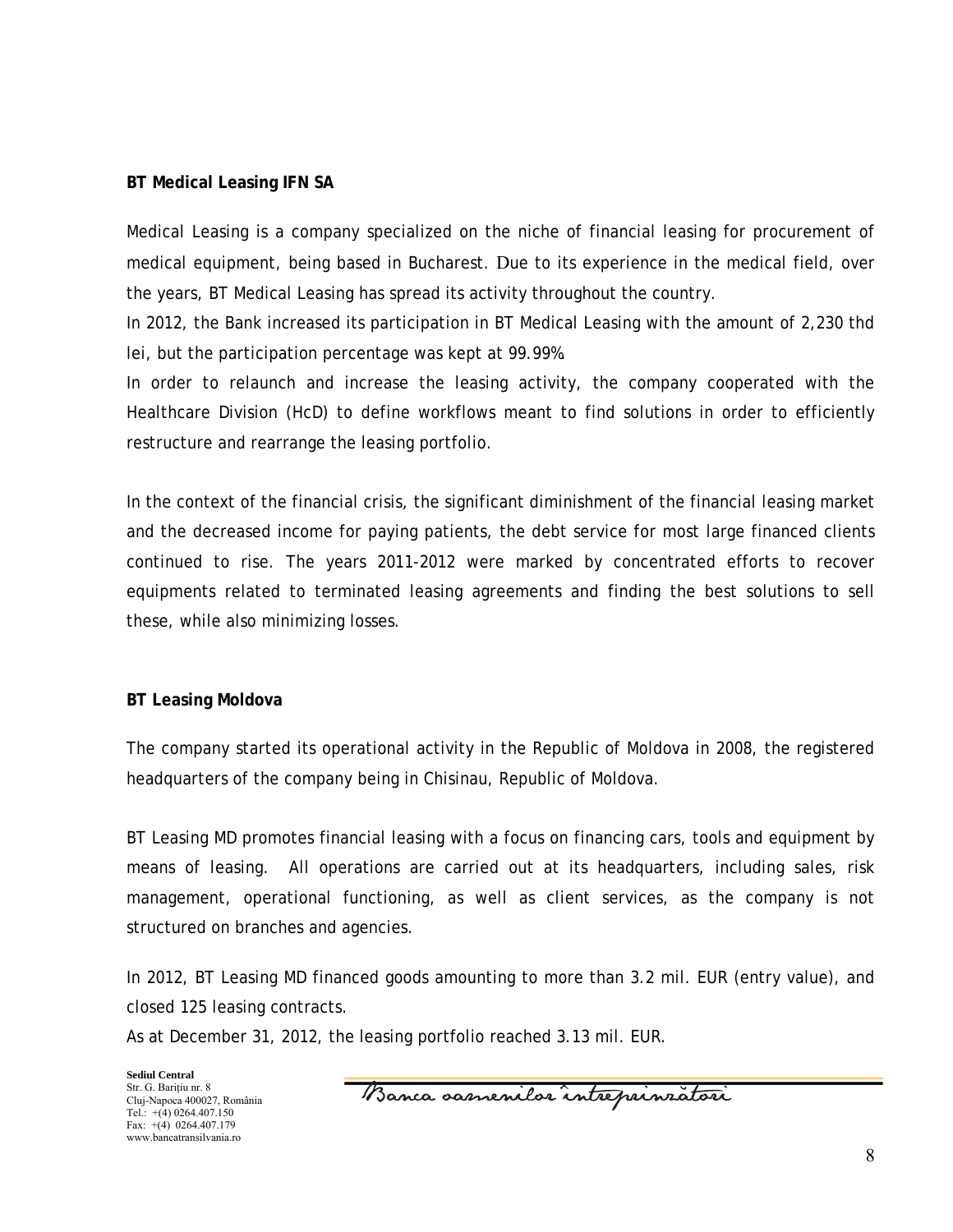For 2013, BT Leasing Moldova intends to finance goods amounting to 5 mil. Eur, the main purpose being to build a sound leasing portfolio.

## **BT Asset Management**

It is a company of the BT Financial Group specialized in asset management, with business in the management of open and close investment funds. It can also perform activities related to the management of investment portfolios, including those held by pension funds, as well as additional services of investment consulting regarding financial instruments.

Its shareholding structure includes:

- Banca Transilvania 80%;
- SIF Banat Crisana 10%;
- SIF Oltenia 10%.

BT Asset Management maintained its  $4<sup>th</sup>$  position amongst investment fund management companies in Romania, with a market share of 3.78% and more than 8,500 active investors. More than half of the investors chose the fixed income product (BT Obligatiuni = BT Bonds), an excellent savings alternative under conditions of high liquidity, remaining, at the same time, one of the most important players on the share fund market. At the end of 2012, the assets under management reached the value of 445.3 mil lei, which is more than 50% higher than in 2011.

BT Asset Management offers a full range of investment products from fixed income funds to share funds. The opening to the capital market is ensured for our clients by investments in Romania and Austria, both in Lei and in Euro.

The trend of significant increase in the value of managed assets was continued in 2012 by preserving the attractiveness of the company's products, as the entire range of promoted products displayed convincing returns.

For 2013 the company proposed to increase the assets under its management as well as the number of customers, through a more efficient use of distribution channels, to continue improving its cross-selling within the BT Financial Group and to broaden its product and service portfolio.

Banca samenilor intreprinzatori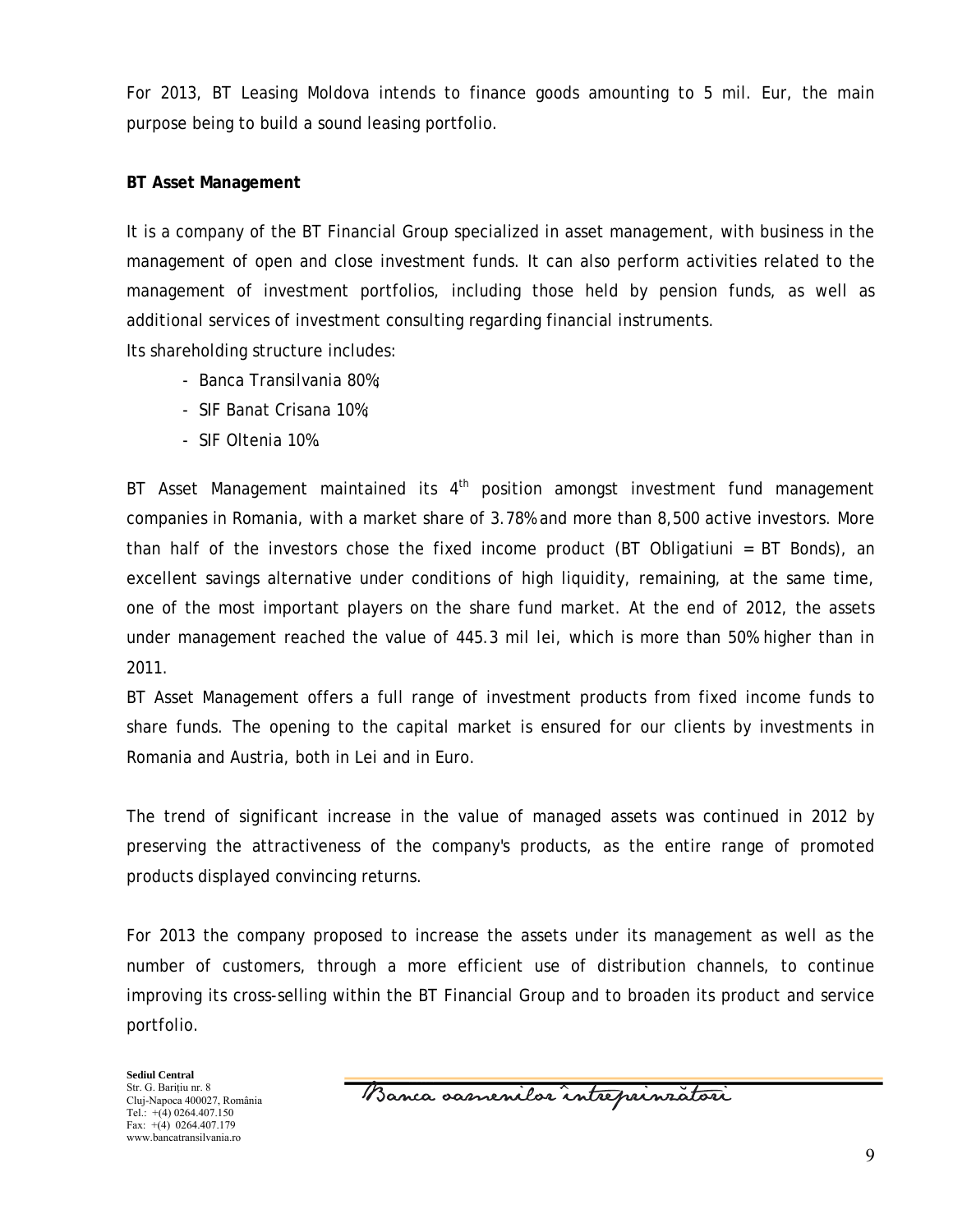### **BT DIRECT IFN SA**

The company was incorporated in 2003 as a limited liability company under the Romanian legislation, having its registered headquarters in Cluj-Napoca.

On July 4, 2006, the GSM of BT Direct decided to change its form of incorporation from limited liability company to non-banking financial institution (IFN) in order to comply with the legal provisions related to its operation.

The company offers lease financing for durable goods and loans for personal needs.

In 2012, 10,463 consumer credit contracts were signed, of which 5,986 credit-related contracts amounting to 12.48 mil. RON, respectively 4,477 contracts for personal needs amounting to 28.4 mil. RON. As at December 31, 2012, the financing portfolio registered a total balance of receivables related to the borrowed capital (overdue + outstanding capital) amounting to 56.12 mil. RON, 28.25% higher than the value registered in 2011.

BT Direct has collaboration contracts for financing clients with a number of 796 stores, out of which 465 partner stores are active.

Total revenues for 2012 were 35.19% higher than in 2011.

In the current macro-economic conditions, the target of BT Direct for 2013 is to increase the total financed value by 1% as compared to 2012, as well as to increase the loan portfolio balance by 26%.

### **BT Investments**

The company BT INVESTMENTS SRL Cluj-Napoca was incorporated in 2002 and its main business is lending under contracts; in 2006 the company redefined its NACE code, respectively 6619 auxiliary financial intermediation (except for insurances and pension funds).

From its inception, the company successively increased its share capital by cash contribution or reserve capitalization, thus on 31.12.2012 its share capital was 50,939 thousand lei.

Banca oasnenilor intreprinzatori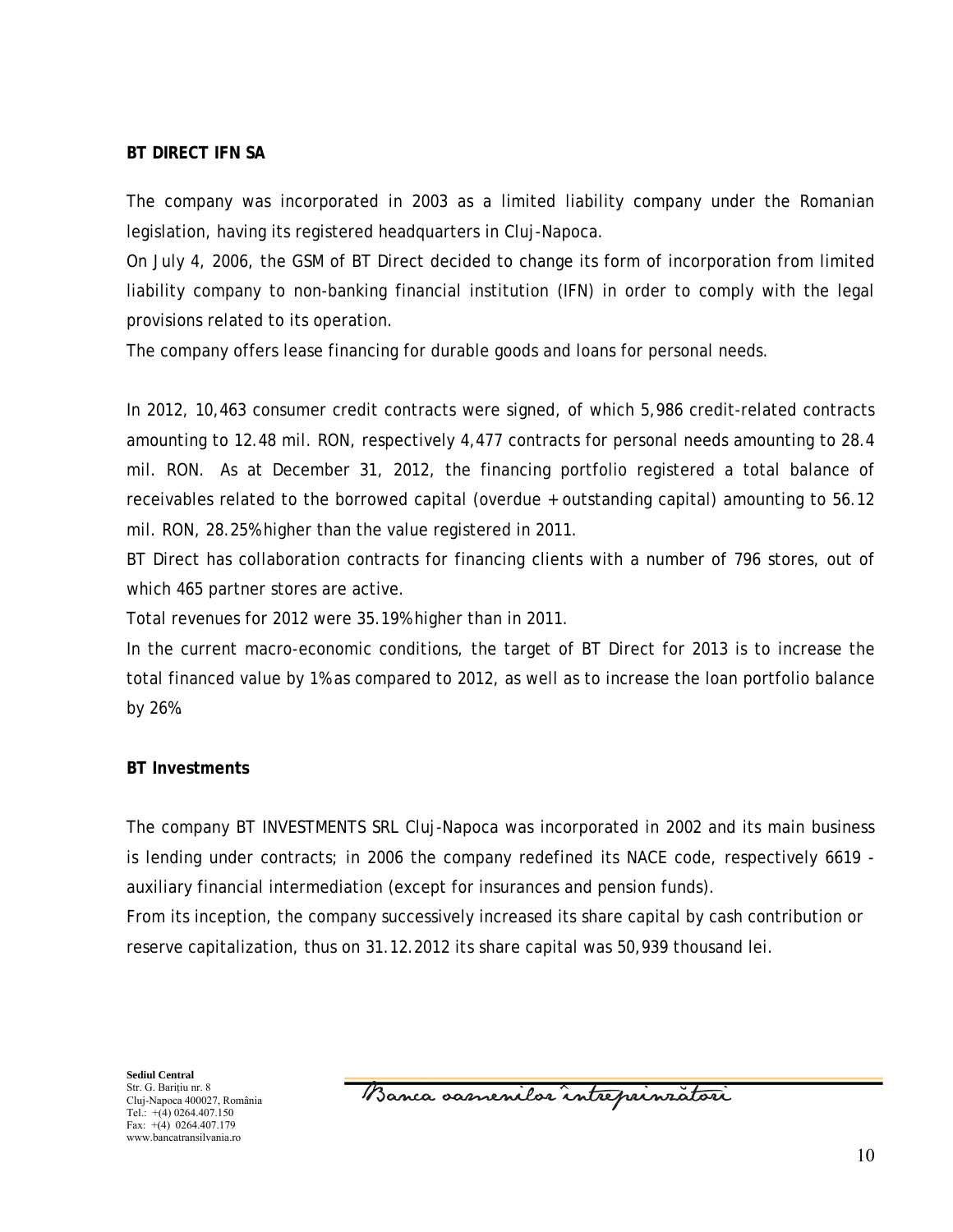On 31.12.2012, the shares held by SC Investments SRL amounted to 32,487 thd lei. For the reporting year, the revenues related to financial assets reached 12,231 thd lei. There were also revenues amounting to 5,780 thd lei from canceling provisions from assigned financial assets. For 2013, the company intends to maintain its current share portfolio held with affiliated entities.

## **Compania de Factoring IFN S.A.**

In 2012, Compania de Factoring SRL focused its efforts on improving the collection process by showing tangible results, visible in terms of the recovered amounts, surpassing the difficulties generated by the current background by increasing the quality of the activities it performs. As a result of the collection process, Compania de Factoring succeeded in the partial recovery of outstanding amounts of over 1 million lei.

The company's management continued to take measures to support its business growth in the current market conditions by:

- Improving the recovery rate of loans to customers;

- Constant monitoring of liquidity;

- Daily monitoring of cash flows and evaluation of effects on creditors.

For 2013, the company aims to limit expenses as much as possible and to continue the recovery of outstanding amounts, which was started in the previous years.

## **Risk management at the level of BT group**

Risk management is an integral part of all decision-making and business processes in the Group. The Group's management continuously evaluates risks that the Group's activity is or may be exposed to, which may affect the Group's efforts to reach its targets and takes measures in response to any modifications in the business conditions.

**The objectives in the management of significant risks** are focused on ensuring capital adequacy to the bank's risk profile and realization of the projected budget ratios with risks controlled in order to ensure continuity of the bank's business on a sound basis and to protect the interests of shareholders and clients.

Banca samenilor intreprinzatori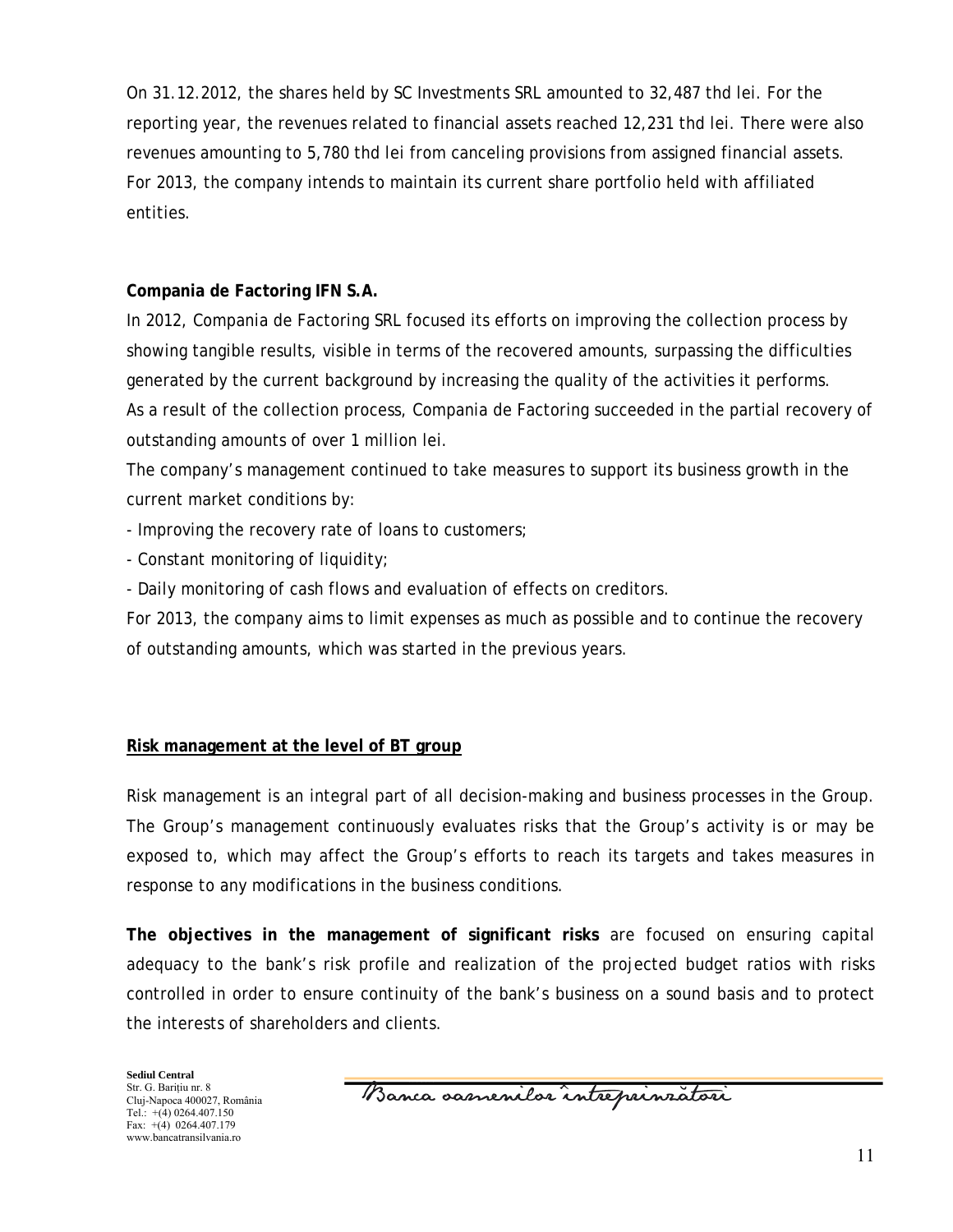For an adequate management of significant risks, the group uses a system of procedures for authorizing operations likely to be affected by such risks, a system to determine risk exposure limits and their monitoring, a risk exposure reporting system as well as related programs to train the staff in this respect.

To ensure the most effective internal control, the Group constantly identifies and assesses significant risks, both at Group level and, individually, at bank and subsidiary level, considering the internal factors (nature of performed activity, complexity of organization structure, etc.) and the external factors (economic conditions, changes in the competitive environment and in the legislation, technological processes etc.).

Risks are (mainly) assessed by taking into consideration the possible occurrence of certain risks/events, their frequency in business, as well as classifying them into categories of significant risks.

Risk management policies are included in internal norms and procedures, determining the system of authorizing operations likely to be affected by such risks, the exposure limits as well as exposure monitoring and reporting.

The significant risk management policies are translated into internal rules and procedures which regulate both the authorization procedures for the operations affected by such risks and the risk exposure limits, monitoring and reporting of the risk exposures.

The bank's capital adequacy is governed by local regulations in compliance with European Directives. For assessing the internal capital adequacy to risks, the group identifies and evaluates all significant risks to which it may be exposed. The Group continuously calculates and assesses its internal capital and capital requirements to cover the bank's business needs and related risks.

### MANAGEMENT AND CONTROL OF CREDIT RISK

Banca samenilor intreprinzatori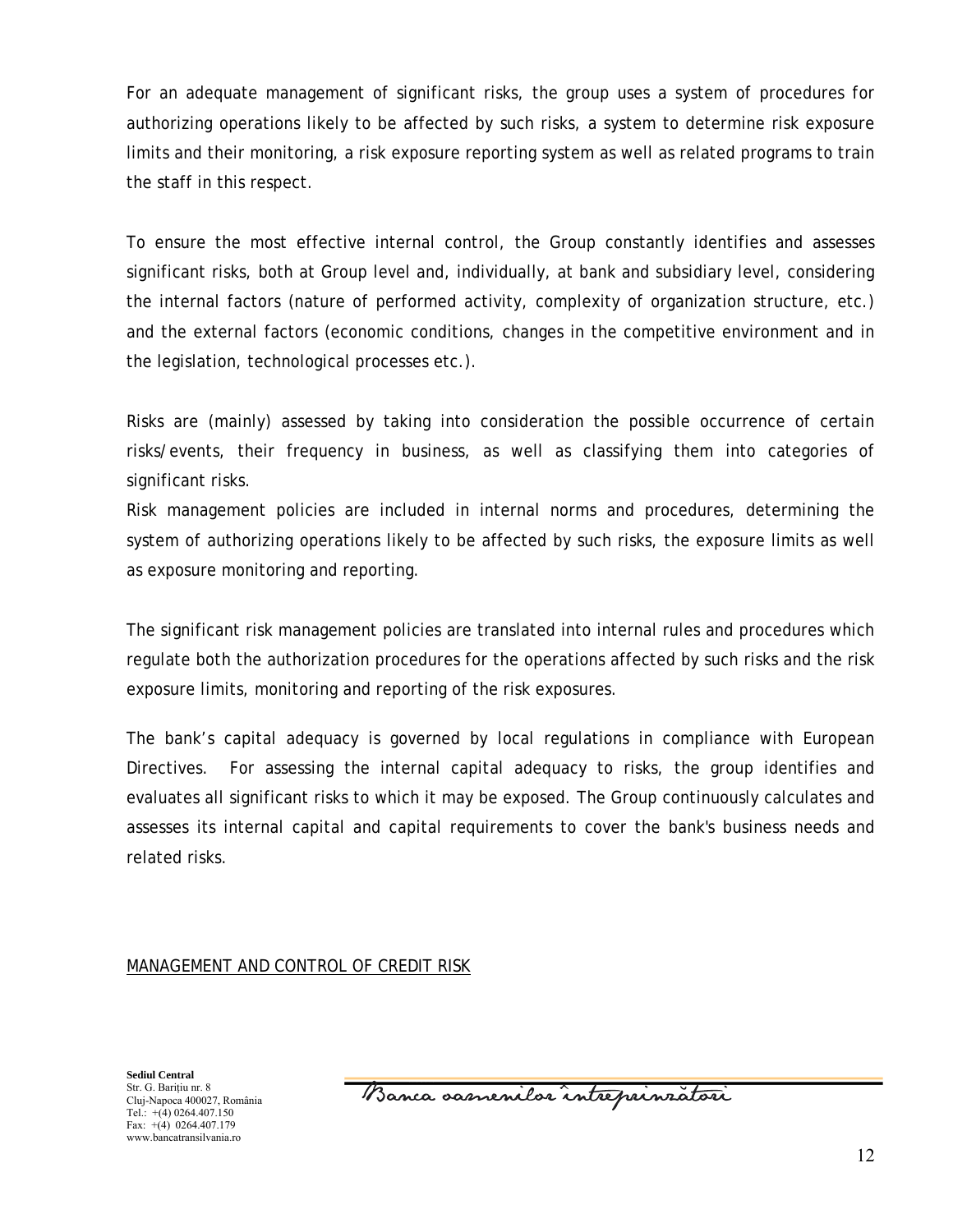The main objectives of the group in terms of credit risk management are to maintain a reasonable balance between profitability and exposures to credit risk considering the market margin volatility and the bank's efforts to maximize profits.

Starting from the group's history in investing, the proposed strategy to avoid credit risk concentration provides limits/coordinates for exposures based on: the business size of economic agents, types of businesses, types of credits, types of currencies, credit exposures to total assets, collateral structure.

The main rules provided by the internal strategy are meant to:

- Create and maintain constantly an adequate framework for credit risk management;
- Permanently improve the process of credit granting/ approval
- Maintain an adequate process of managing, controlling and monitoring credits;
- Prepare the methodology for provisioning and for calculating prudential value adjustments related to credit risk.

The Group determines competence limits for the units located nationwide and the HO, which represents maximum limits for approving credits, granting guarantees, avals, etc.

## LIQUIDITY RISK MANAGEMENT AND CONTROL

The group strategy for liquidity management provides the main elements (principles, ratios, management techniques etc.) in order to obtain the expected returns on assets, under the conditions of appropriate liquidity management, which is prudent, consciously assumed and adapted to the market conditions and development targets, while also being in line with the current legal provisions. The Group permanently controls liquidity risk, by identifying and monitoring changes in financings and diversifying the financing base.

Liquidity management is structured on 3 components:

- Strategic component approval of balance sheet items and annual liquidity management strategy with optimal levels of ratios assumed by the Group during the year;
- Management component monitoring and approving the short and medium term actions on a weekly, monthly and quarterly basis;

**Sediul Central**  Str. G. Bariţiu nr. 8 Cluj-Napoca 400027, România Tel.:  $+(4)$  0264.407.150 Fax: +(4) 0264.407.179 www.bancatransilvania.ro

Banca samenilor intreprinzatori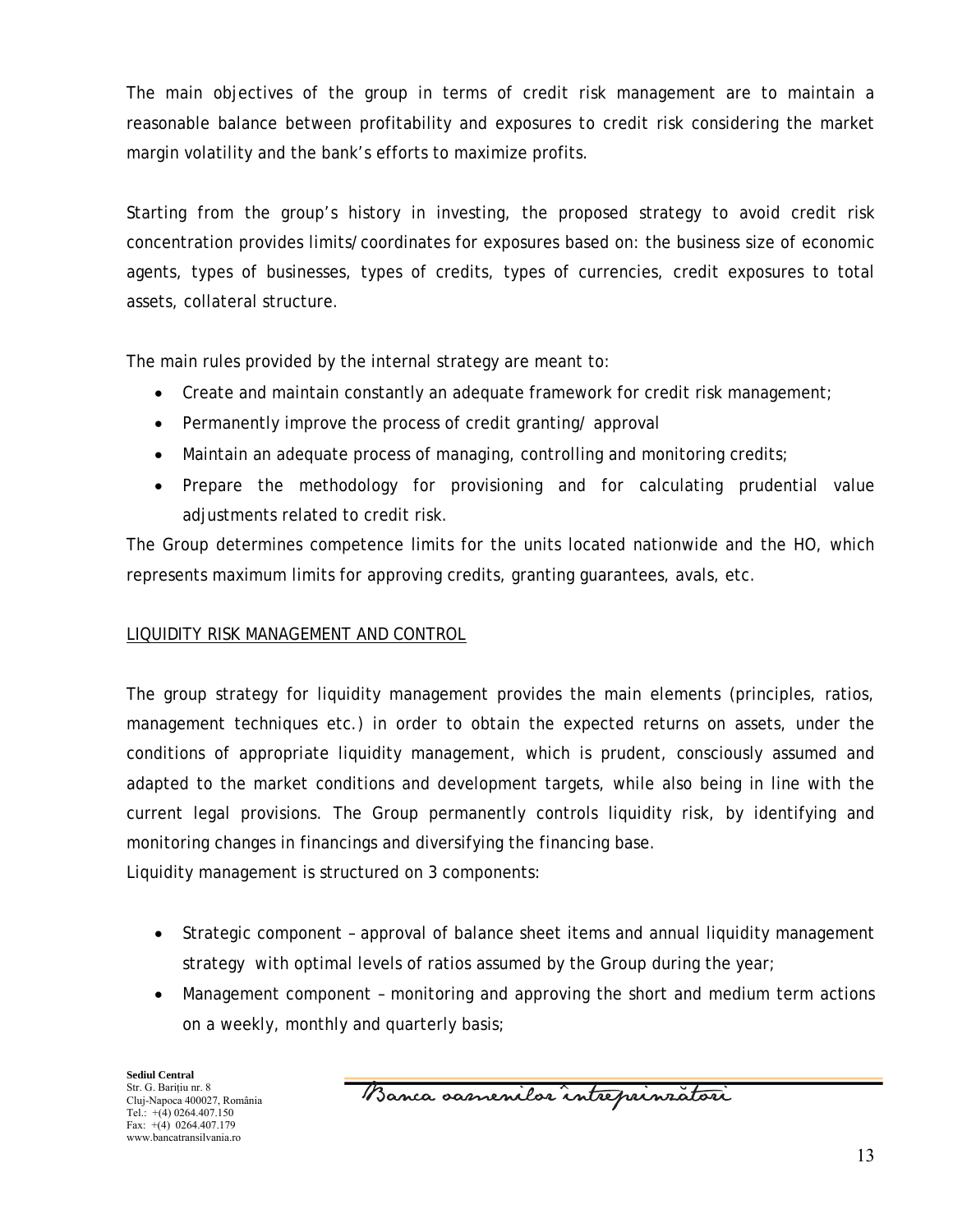• Operational component – daily actions within competence limits;

Supervising and limiting liquidity risk is based on daily monitoring a set of relevant liquidity ratios.

## MARKET RISK MANAGEMENT AND CONTROL

The Group's objectives in the market risk management are meant to obtain high returns on the trade book in conditions of relatively low market risk, consciously assumed and adapted to the market and group development conditions.

The strategy for the market risk management is conceived in the context of updating the internal and international legal framework imposed by the international financial crisis, considering the recent experience on the financial markets, in general, and on the banking markets, in particular.

The Group / Bank is constantly involved in improving the techniques, methods and current practices of market risk management.

### MANAGEMENT AND CONTROL OF INTEREST RATE RISK EXCEPT FOR THE TRADE BOOK

The interest rate risk except the trade book represents the current or future risk which affects profits and capital as a result of adverse modifications in interest rates.

The supervision, the evaluation and the limitation of interest rate risk are performed with specific instruments, respectively static or dynamic GAP analysis, economic value of assets in conformity with the standardized methodology provided by the NBR regulations.

### MANAGEMENT AND CONTROL OF FOREX RISK

The forex risk is the current or future risk of affecting profits and capital as a result of adverse modifications in exchange rates for currencies in the balance sheet.

The Group practices a flexible approach of the forex position management within the limits admitted for this ratio.

Banca oasnenilor intreprinzatori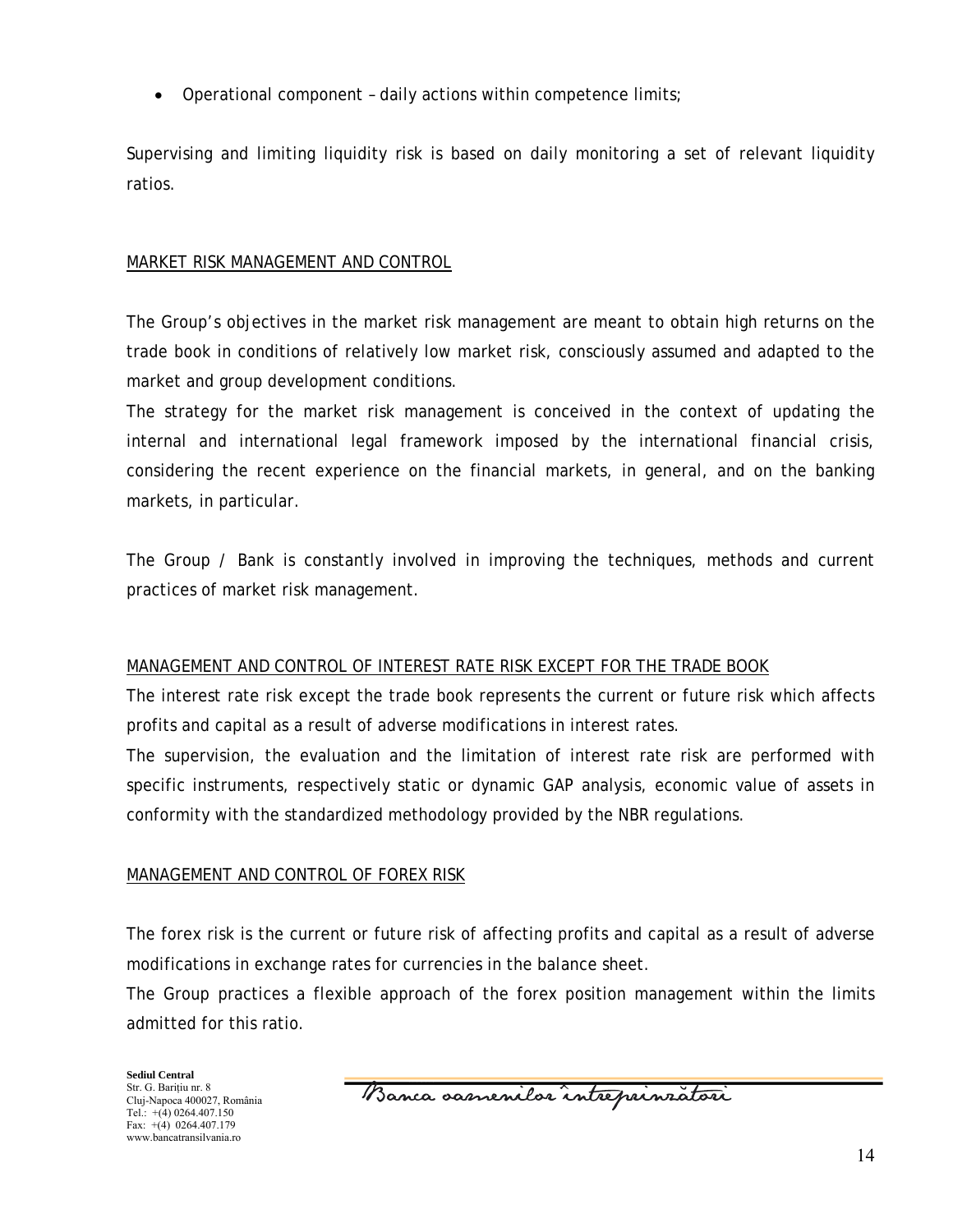### MANAGEMENT AND CONTROL OF OPERATIONAL RISK

The Group's objectives in terms of operational risk management are to ensure the reduction of effects produced by operational risk events, to maintain a low level of incidents and losses in the nature of operational risk and to ensure protection against risks which are not exclusively under the Group's control.

The management of operational risks is compulsory at all organization levels and risk management policies are consistent with business lines specificity.

The identification, evaluation and monitoring of operational risks is a continuous process based on:

Permanent control (permanent supervision of sensitive activities, formalized accounting/financial supervision by generalizing the implementation of dual control, division of tasks, specific responsibilities on different management levels, etc.) and specific instructions regarding operational risks (ex: collection of operational losses, their monitoring);

Periodic control.

Reducing exposure to operational risks is achieved through: permanent adequacy of regulations to legal provisions and market conditions, training, continuous improvement of IT solutions and strengthening information security systems, measures to limit / reduce the effects of operational risk incidents, recovery recommendations and conclusions arising from the abovementioned controls, maintaining business continuity plans.

In order to limit the operational risk effects specific insurance policies are taken out.

#### MANAGEMENT AND CONTROL OF REPUTATION RISK

The Group's objectives in the reputation risk management are to make sure that the brand image of the group is maintained /consolidated consistently with its strategy and values. It represents the current or future risk of affecting profits and capital as a result of unfavorable perception of the bank's image by clients, counterparties, shareholders, investors or supervisors.

Banca samenilor intreprinzatori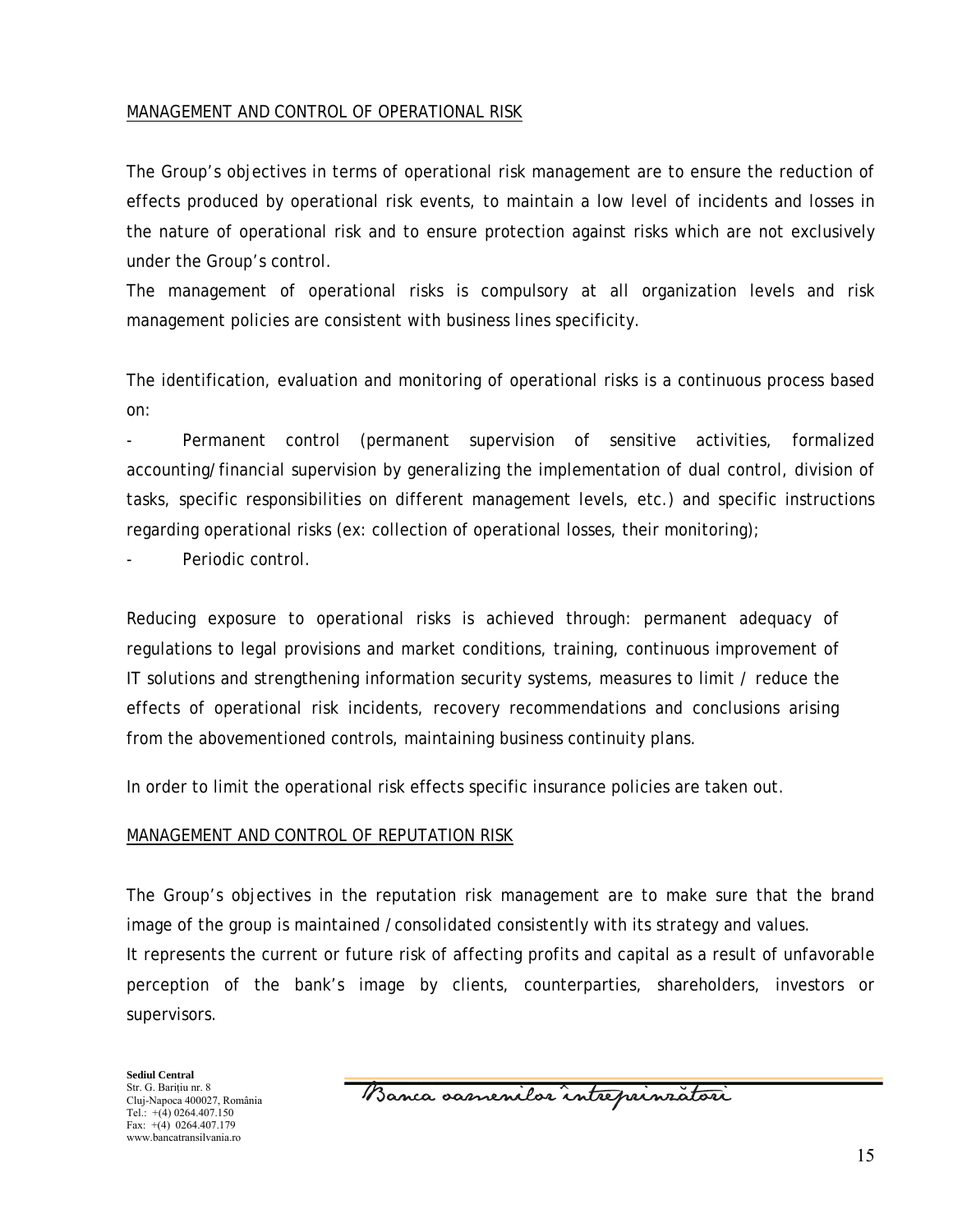The management of reputation risk is realized by the established structures by undertaking actions to maximize the Group's reputation in a permanent process, which should integrate with the development of the Group's business.

## MANAGEMENT AND CONTROL OF STRATEGIC RISK

The strategic risk represents the current or future risk of affecting profits and capital as a result of any changes in the business environment or unfavorable business conditions, inadequate implementation of decisions or lack of reaction to changes in the business conditions. The strategic perils are addressed based on the following quality elements:

- Risk management practices are an integral part of the strategic planning;
- Exposure to strategic risk reflects strategic objectives which are not excessively aggressive and are compatible with the developed business strategies;
- Business initiatives are well conceived and sustained by adequate communication channels, operating systems and delivery networks.

## **Policy of the BANCA TRANSILVANIA Financial Group**

BT Group operates in such financial sectors as banking, investment management, consumer financing, leasing and real estate transactions.

Banca Transilvania is the main component in the financial group promoting at the group level a strategy for continuously developing business and extending the integrated financial services offered to clients.

As a result of the network expansion and its strong mark on the banking market, the Group's main target is to promote among its clients the whole range of services including the products offered by the bank through a unique distribution network under the known logo of BT.

In order to maintain a constant development pace and a satisfactory level of long term returns the strategy of the BT Financial Group in the current external and internal context is to keep a

Banca samenilor intreprinzatori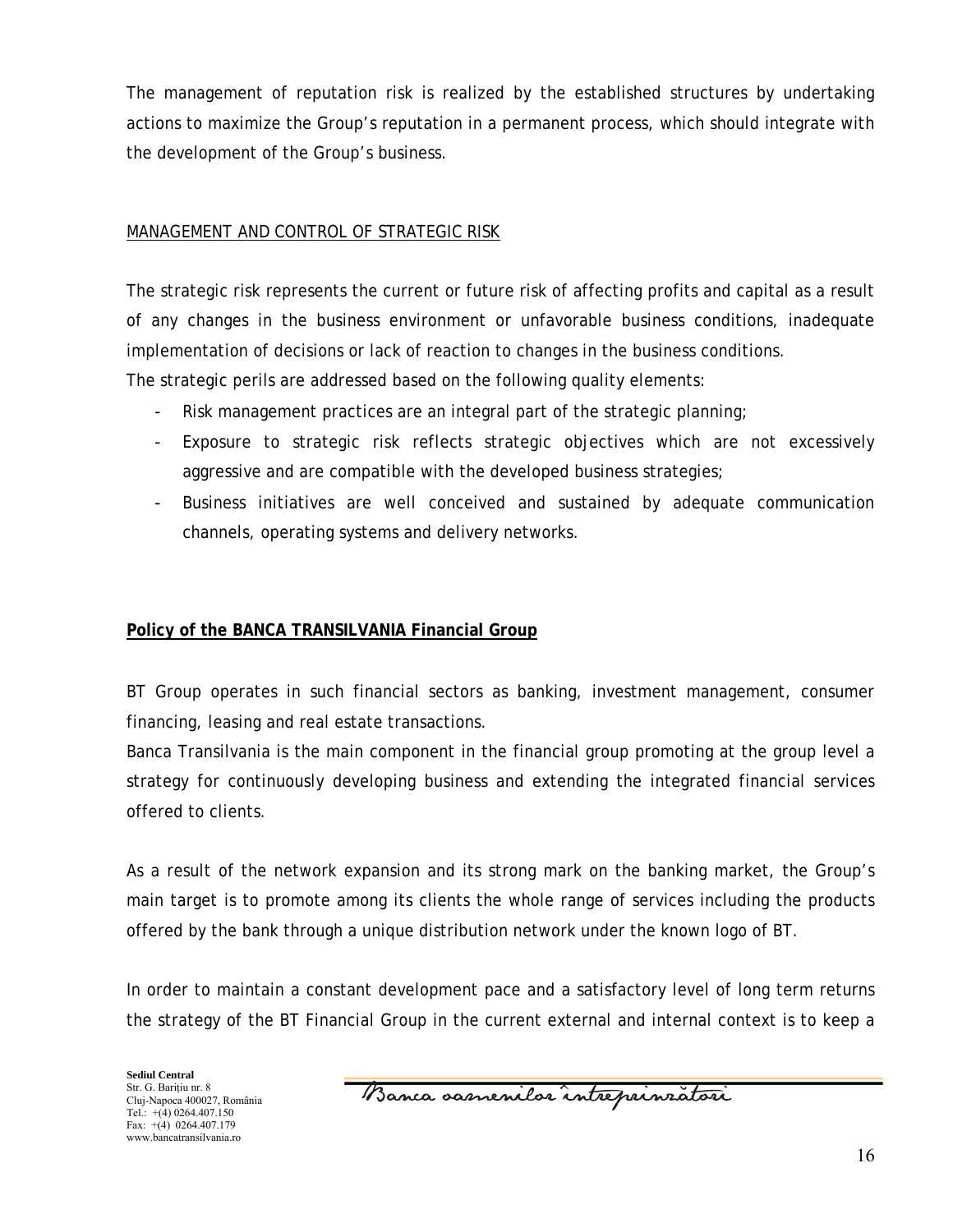balance between its service portfolio and the risk profile in parallel with ensuring operational efficiency.

The Group synergy will have a positive impact on the business effectiveness, starting with operational processes and risk management and better satisfying the clients' requirements.

## **Internal and external audit**

The general audit objectives in 2012 were focused especially on the risk management and the evaluation of the general control system on deals and/ or flows. The audit commitments were concerned with risks relating to:

*Compliance:* 

- Contractual compliance (contracts with third parties and clients);

- Legal compliance (compliance with legislation and internal norms)

*Controls of flows and transactions*: evaluation of control systems implemented on transactions and flows.

*Financial statements*: pursuit of compliance with legal provisions in the preparation of financial statements.

The audit was carried out in line with the Audit Statute of BT Financial Group and the principles provided in the International Audit Standards.

The consolidated financial statements of BT Financial Group for the financial exercise ended on 31 December 2012 were audited by the external auditor KPMG Audit SRL.

The audit opinion confirmed that the financial statements were prepared in all its significant aspects in conformity with the Order no. 27/2010 of the chairman of the Administration Board of the National Bank of Romania, as further amended and completed, and the accounting policies described in the notes to the financial statements.

Banca samenilor intreprinzatori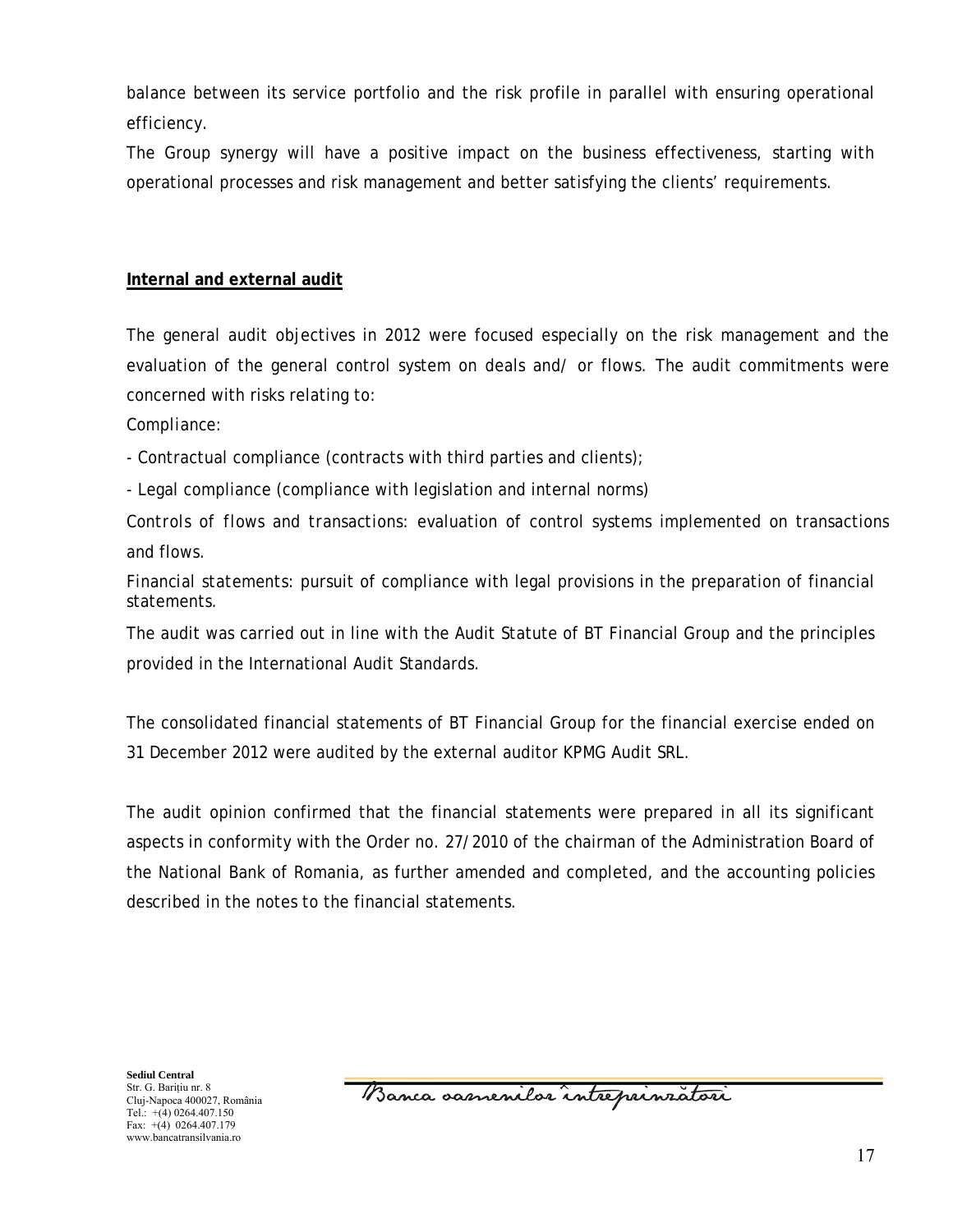## **The Group's economic results according to the IFRS consolidated statements**

In compliance with the Accounting Law no. 82/1991 (republished) and with the NBR Order no. 27/2010 with the subsequent amendments, the BT financial group prepared for the year ended on 31.12.2012 the financial statements in conformity with the International Standards for Financial Reporting and the accounting policies of the group. At individual level, the Bank also prepared a set of financial statements in conformity with the International Standards for Financial Reporting.

The Group's consolidated financial statements prepared according to the International Financial Reporting Standards (IFRS) adopted by the European Union, in force at the date of annual reporting, 31 December 2012, describe the financial position of Banca Transilvania SA and its subsidiaries, being presented as if it were a single economic entity.

The consolidated financial statements include:

- consolidated balance sheet;
- consolidated profit and loss accounts;
- treasury flows statements;
- shareholders' equity statements;
- explanatory notes to consolidated annual financial statements.

## **EVOLUTION OF THE MAIN FINANCIAL RATIOS UNDER IFRS**

*The consolidated statement of the financial position and the consolidated profit and loss account* as at 31.12.2012, prepared under IFRS, are presented in Exhibit 1 and Exhibit 2 respectively.

The evolution of the main financial ratios of BT Group as at 31 December 2012, compared to 2011, is presented below:

Banca oasnenilor intreprinzatori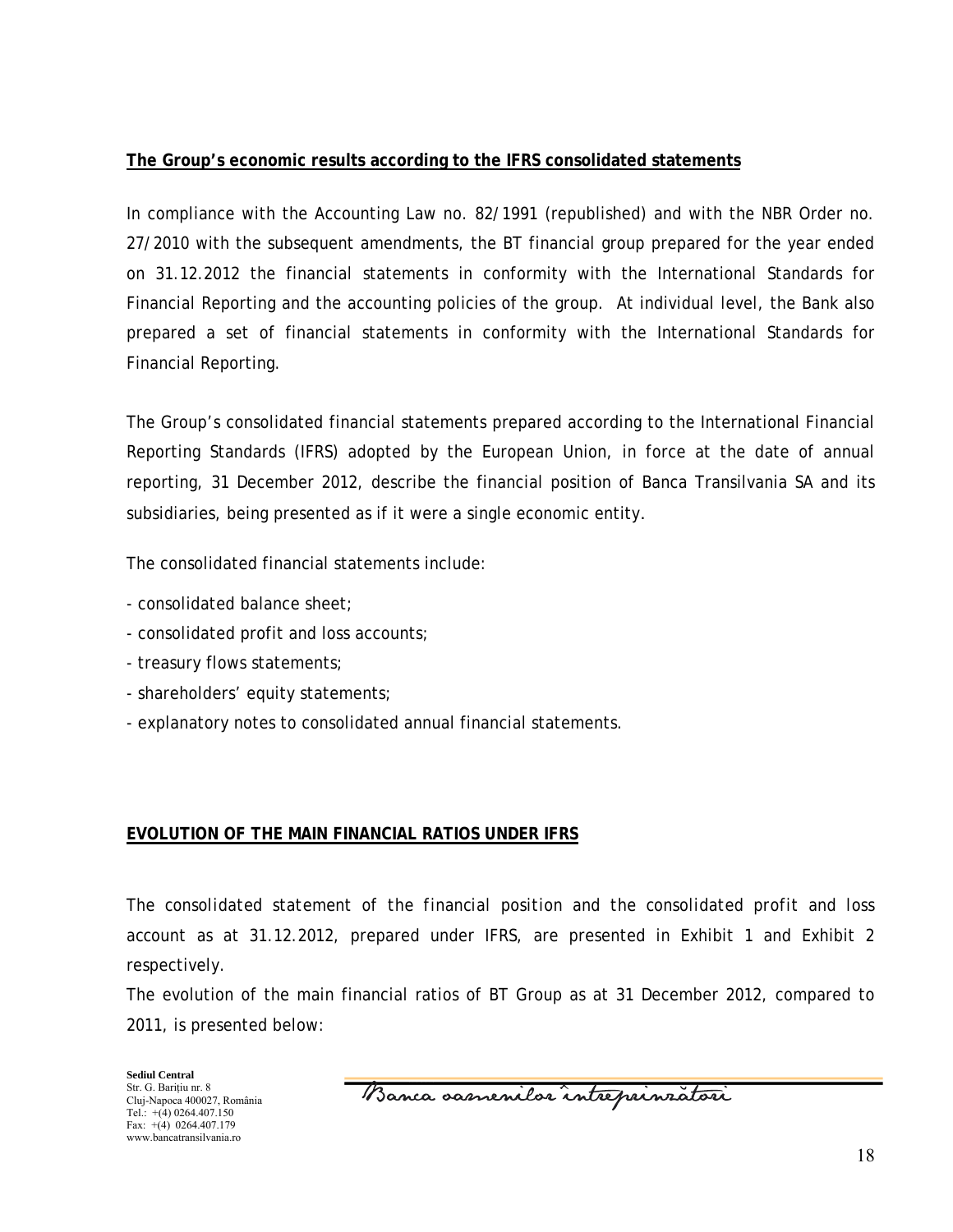| <b>Thd Lei</b><br><b>IFRS STATEMENTS</b> |            |                       |                  |
|------------------------------------------|------------|-----------------------|------------------|
| <b>BT GROUP</b>                          |            | 31.12.2011 31.12.2012 | 2012/2011<br>(%) |
| <b>Total Assets</b>                      | 26,008,795 | 29,711,196            | 114%             |
| <b>Total Liabilities</b>                 | 23,616,928 | 26,896,185            | 114%             |
| <b>Total Shareholders' Equity</b>        | 2.391.867  | 2.815.011             | 118%             |
| Operating income                         | 1,489,713  | 1,639,971             | 110%             |
| Operating expenses                       | 1,134,284  | 1,270,138             | 112%             |
| Gross profit for the financial year      | 355,429    | 371,002               | 104%             |
| Tax on profit                            | 58,181     | 24,546                | 42%              |
| Net profit                               | 297,248    | 346,456               | 117%             |

*In 2012 total assets* increased by 14%, from 26,008,795 thousand lei to 29,711,196 thousand lei, the bank's assets having the highest weight. In terms of assets the market share of Banca Transilvania was 8.08% at the end of 2012, being ranked third in NBR's classification (2011: 7.27%).

The *volume of loans* increased by 10%, as compared to the previous year. The lending pace was constant from 13,977,707 thousand lei to 15,361,263 thousand lei due to the bank's higher profile on the credit market and to the portfolio diversification. Their weight in total assets at the end of 2011 was 52% (2011: 54%).

The provisions from lending, leasing and other assets increased by 25% in 2012, from 1,800,217 thousand lei to 2,250,018 thousand lei, whereas the deterioration of the economic environment continued to have negative consequences on the quality of the loan portfolio in 2012.

*Investments in securities* totaled 6,545,905 thousand lei on 31.12.2012, which is 10% higher than in the previous year (2011: 5,958,148 thousand lei), keeping a balance among various categories of assets.

*Cash and deposits with banks* increased by 31 % as compared to the previous year (from 5,329,233 th. lei to 6,984,261 th. lei).

Banca samenilor intreprinratori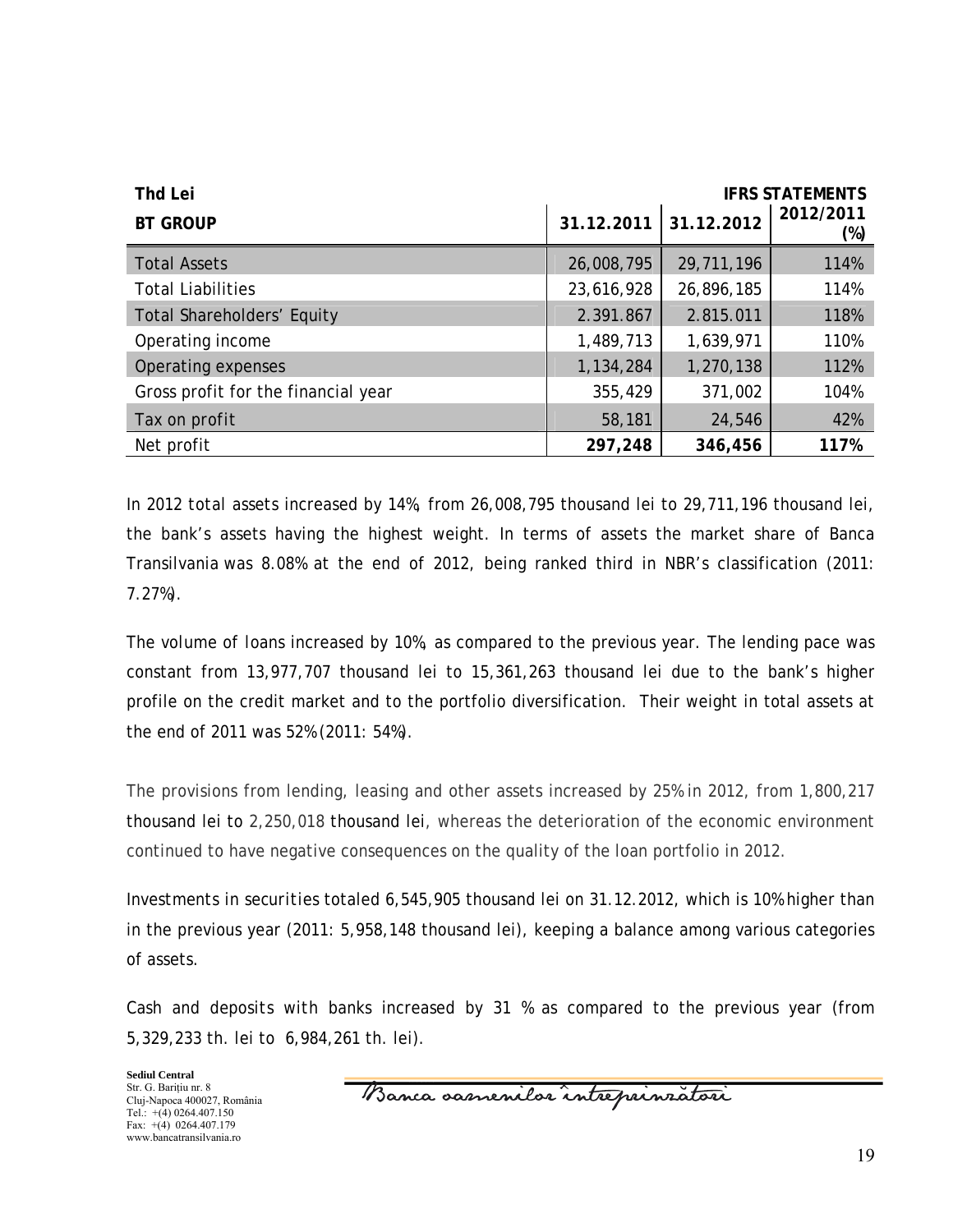*Tangible and intangible assets* in 2012 were 416,020 th. lei, which is 13% higher than in the previous year, when they were 368,086 th. lei.

As at 31 12 2012, *the debt* reached 26,868,658 th. lei, which is 14% higher than in the previous year. The increase is due to the high volume of deposits from clients, which exceeded by 14% the level in 2011 (from 20,257,251 th. lei to 23,167,128 th. lei).

As at 31.12.2012 the *loans from banks and other financial institutions* increased by 17% vs. the previous year (from 2,592,982 thousand lei to 3,035,944 thousand lei).

The *equity* of the entities within the group increased by 19% in 2012, from 2,391,837 thousand lei to 2,815,011 thousand lei.

The *gross profit* of the group was 371,002 thousand lei as at 31.12. 2012 vs. 355,429 thousand lei in the previous year, and the 4% increase was due to the organic growth of the bank's business. The net profit increased by 17%, from 297,248 thousand lei to 346,456 thousand lei.

*The operational income* amounted to 1,639,971 thousand lei, i.e 10% over the level in 2011, when it was 1,489,713 thousand lei. The increase was due to an upward trend in the interest income and the income from fees and trading.

The net interest income was 6 % higher than in the previous year (968,715 thousand lei vs. 913,838 thousand lei in 2011), mainly due to the increase in the income from securities.

*The net income from fees and commissions* increased by 9 % from 2011, i.e. 437,398 thousand lei vs. 402,738 thousand lei, especially due to the positive evolution of the operational fees, as a result of the increase in the number of transactions.

*The Net income from trading* increased from 111,613 thousand lei to 147,666 thousand lei, mainly due to the income from revaluation at fair value of the held-for-trading securities.

Banca samenilor intreprinzatori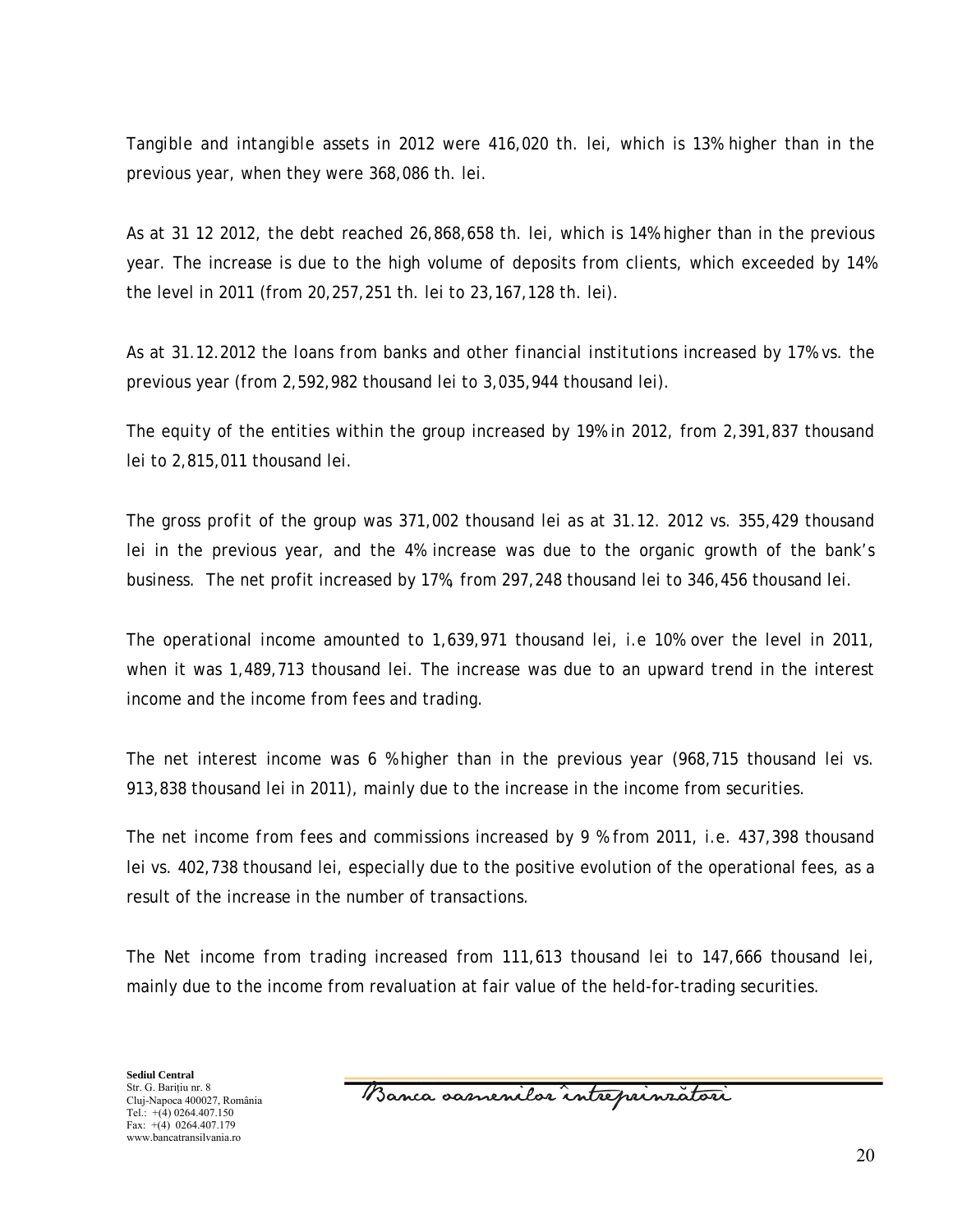The *operational expenses* before provisioning were 885,688 thousand lei, which is 9% higher than in the previous year (818,435 thousand lei in 2011) due to the expansion of the group's activity and to the evolution of the exchange rate eur/leu.

The expenses with staff amount to 430,539 thousand lei at the end of 2012, which is 10% higher than in the previous year, due to the expansion of the group's activity and to the performance bonuses for the employees.

The expenses with amortization at the level of the group were 54,710 thousand lei, which is 14% lower than in the previous year as a result of lower investments.

Other operating expenses, including taxes, rents, maintenance and repairs and others, increased in 2012 by 10% vs. 2011 (from 364,386 thousand lei to 400,439 thousand lei).

Profitability ratios recorded optimal values in the current economic conditions, so the return on assets (ROA) was 1.24% (last year 1.25%) and while the return on equity was 13.22% (13.26% last year).

The solvency ratio calculated at the group level, under the Basel accord (including the 2012 profit) recorded a value of 13.50 (13.62% on 31.12.2011).

### **Corporate social responsibility**

In 2012 BT Financial Group continued to be socially involved in the community's life, supporting culture, education, sports, medical field, etc.

The "Cluj has Soul" Foundation is the greatest social project initiated and developed by BT.

In its 5 years of existence, the BT foundation helped almost 12000 teenagers improve themselves, continue school, find jobs and have a better life.

In the year 2012, nearly 400 teenagers were given assistance, so that 22 young people passed their baccalaureate exam and continued their studies, 18 of them went to colleges suitable to their interests and skills and 4 young people attended post-secondary schools. 46 young people were supported in finding jobs this year, even seasonally during holidays.

Banca samenilor intreprinzatori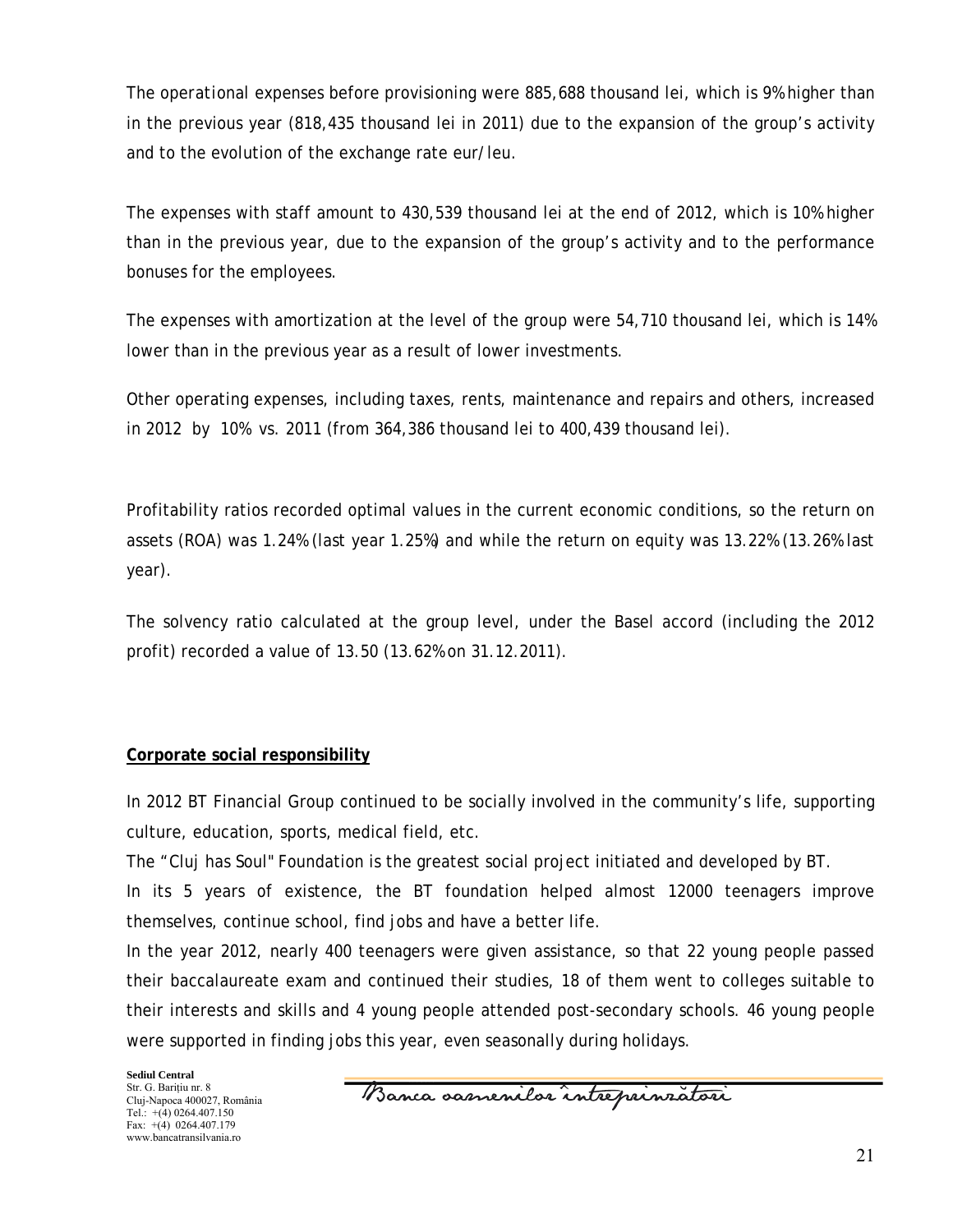Also, the BT Financial Group got involved in projects meant to encourage donations to sporting activities, educational projects on financial issues for pupils or students), but also directly supporting projects aimed at helping, financially and emotionally, sick children.

## **Environmental protection policy**

The BT Financial Group complies with the environmental protection legislation in all its activity. The Group has environmental concerns and is guided by "green principles" in terms of using resources as responsibly as possible.

Together with the European Bank for Reconstruction and Development, BT formed a partnership to finance projects of companies wishing to make investments in order to reduce their energy consumption level. The bank implemented an environmental and social risk management system in order to identify and monitor environmental and social risks associated with the projects financed by the bank.

Thus, as regards the BT Group, the compliance with the environmental legislation in force and the use of adequate environmental and social practices represent important factors in demonstrating an efficient business management.

## **Events subsequent to the closing of the financial year**

No events occurred after the closing of the financial year likely to have an impact on the 2012 financial statements.

## **Other information about the preparation of financial statements**

The entities in the BT group fulfilled their legal obligations regarding the organization and correct management of the accounting books, compliance with the accounting principles as well as observance of the rules and methods stipulated by the regulations in force.

Banca samenilor intreprinzatori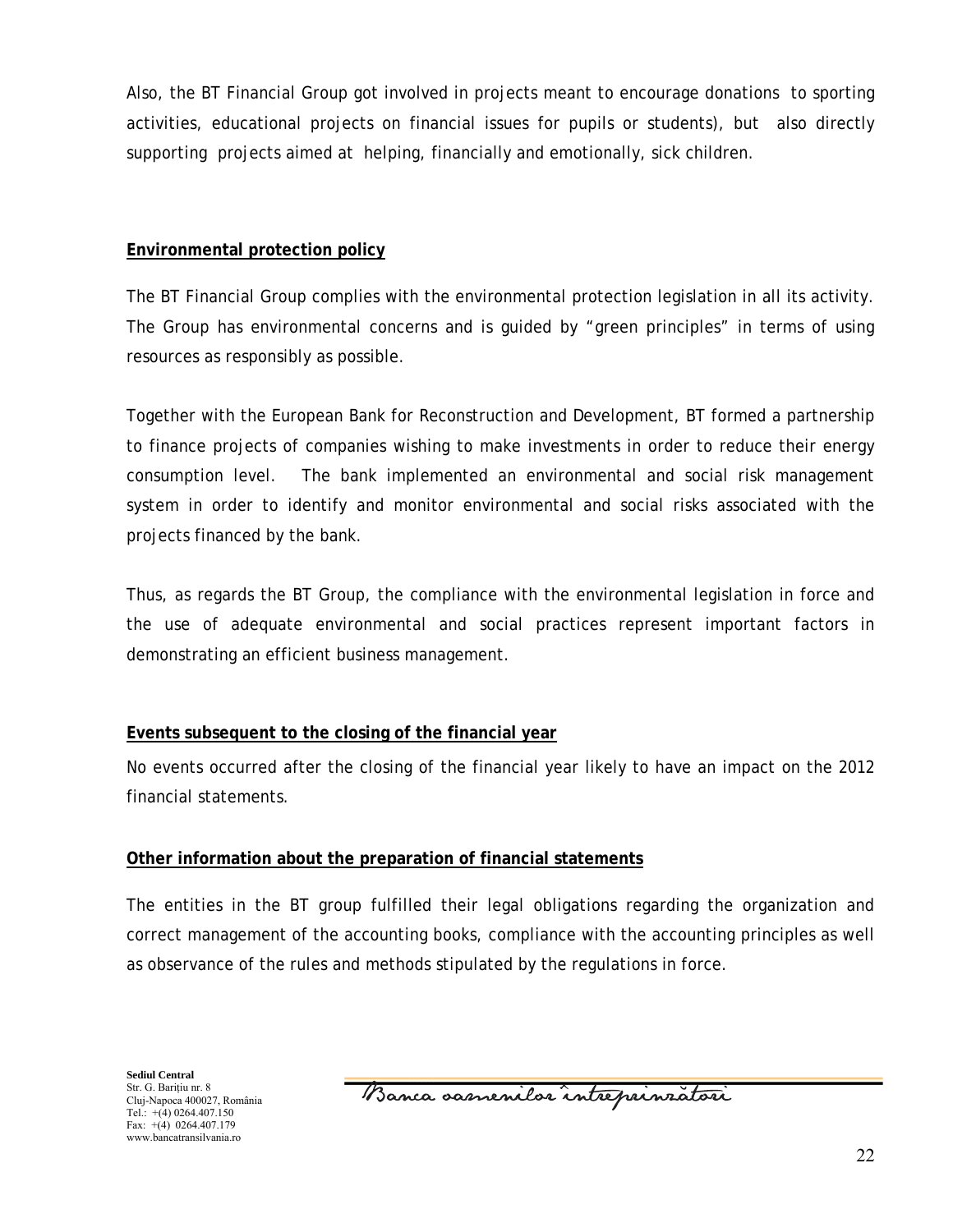The obligations to the state and local budget and special funds were complied with, the transfers being performed in accordance with the legal provisions in force.

The 2012 financial operations were correctly recorded based on documents legally prepared.

The Management Report presented in the General Shareholders Meeting by each entity in the Group contains a realistic analysis of its own activity during the financial year as well as of its financial position at the end of 2012.

## **Projections for Banca Transilvania Financial Group in 2013**

For 2013, the budgets for the entities in the group provide for objectives correlated with the general interest of the BT Financial Group.

In the conditions of a still difficult economic environment, the BT Financial Group proposes to follow such development objectives as:

- To manage risks adequately;
- To ensure capital adequacy;
- To maintain optimal current liquidities;
- To continue costs monitoring;
- To increase efficiency keeping the same resources;
- To increase the market share:
- To maximize the return on allocated capital;
- To sustain growth of assets under management and the number of customers;
- To expand the supply of products and services to customers and to diversify the revenue base;
- To diversify and to streamline the distribution channels;
- To continue to improve cross-selling within the group;
- To improve the computer systems

According to the investment budget of the bank for 2013, proposed for approval, new resources will be allotted to the capitalization of the subsidiaries in the group:

Banca oasnenilor intreprinzatori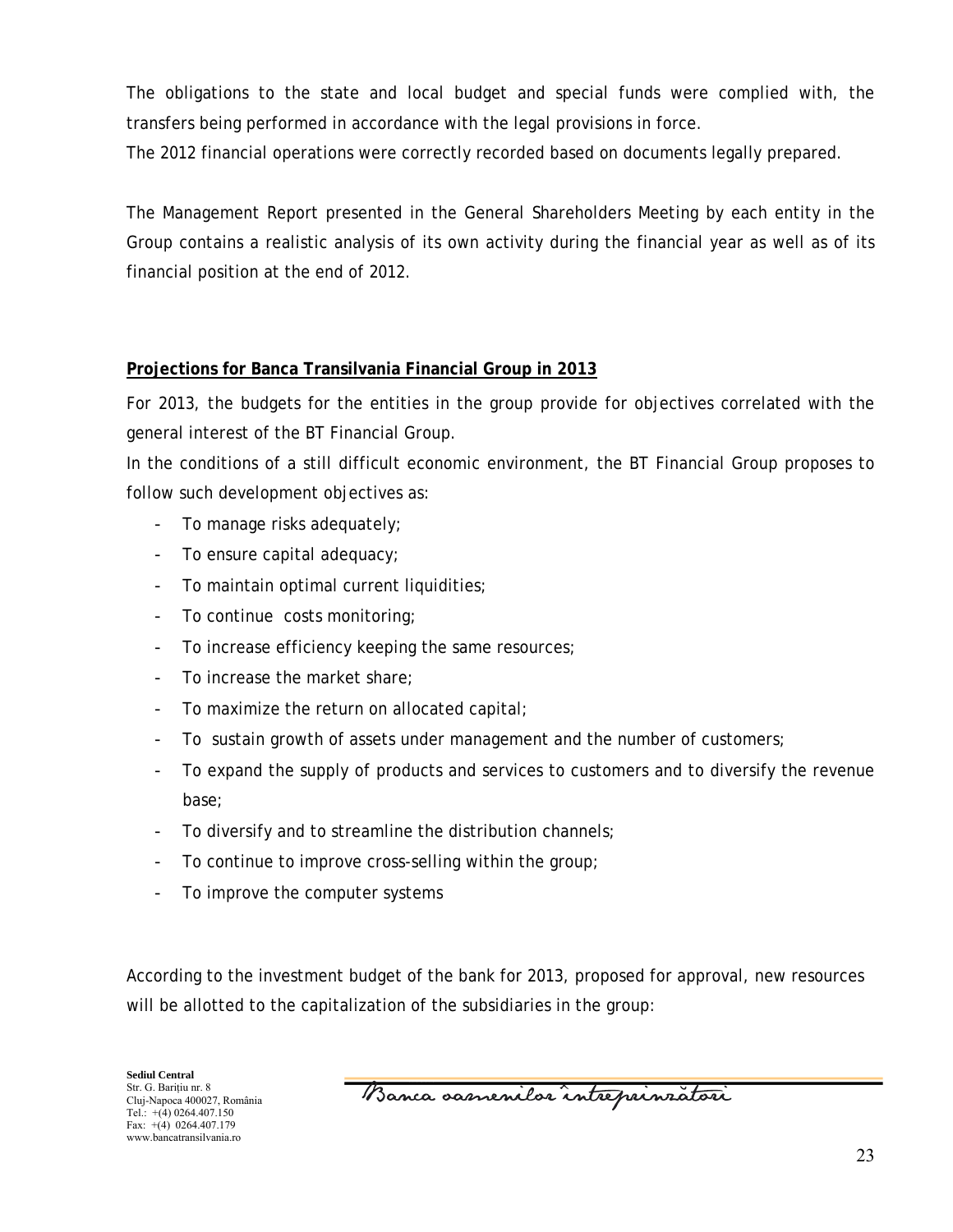**Investment budget for 2013:**

• Branches + buildings 13.65 mil lei • IT and cards investment 40.95 mil lei **Investments in the bank 54.60 mil lei Investments in subsidiaries 9.70 mil lei** 

**Total investments (VAT included) 64.30 mil**

Considering this report, we submit for approval to the General Meeting of Shareholders the consolidated financial statements prepared in compliance with NBR Order no. 27/2008, as subsequently amended and supplemented, and the International Accounting Standards applicable to credit institutions, adopted by the European Union, together with the Administrator's Consolidated Report and the Report of the Independent Auditor, specifying that all other aspects included in the individual reports of the group entities remain in force.

**BOARD OF DIRECTORS CHAIRMAN HORIA CIORCILA** 

**Sediul Central**  Str. G. Bariţiu nr. 8 Cluj-Napoca 400027, România Tel.:  $+(4)$  0264.407.150 Fax: +(4) 0264.407.179 www.bancatransilvania.ro

Banca samenilor intreprinratori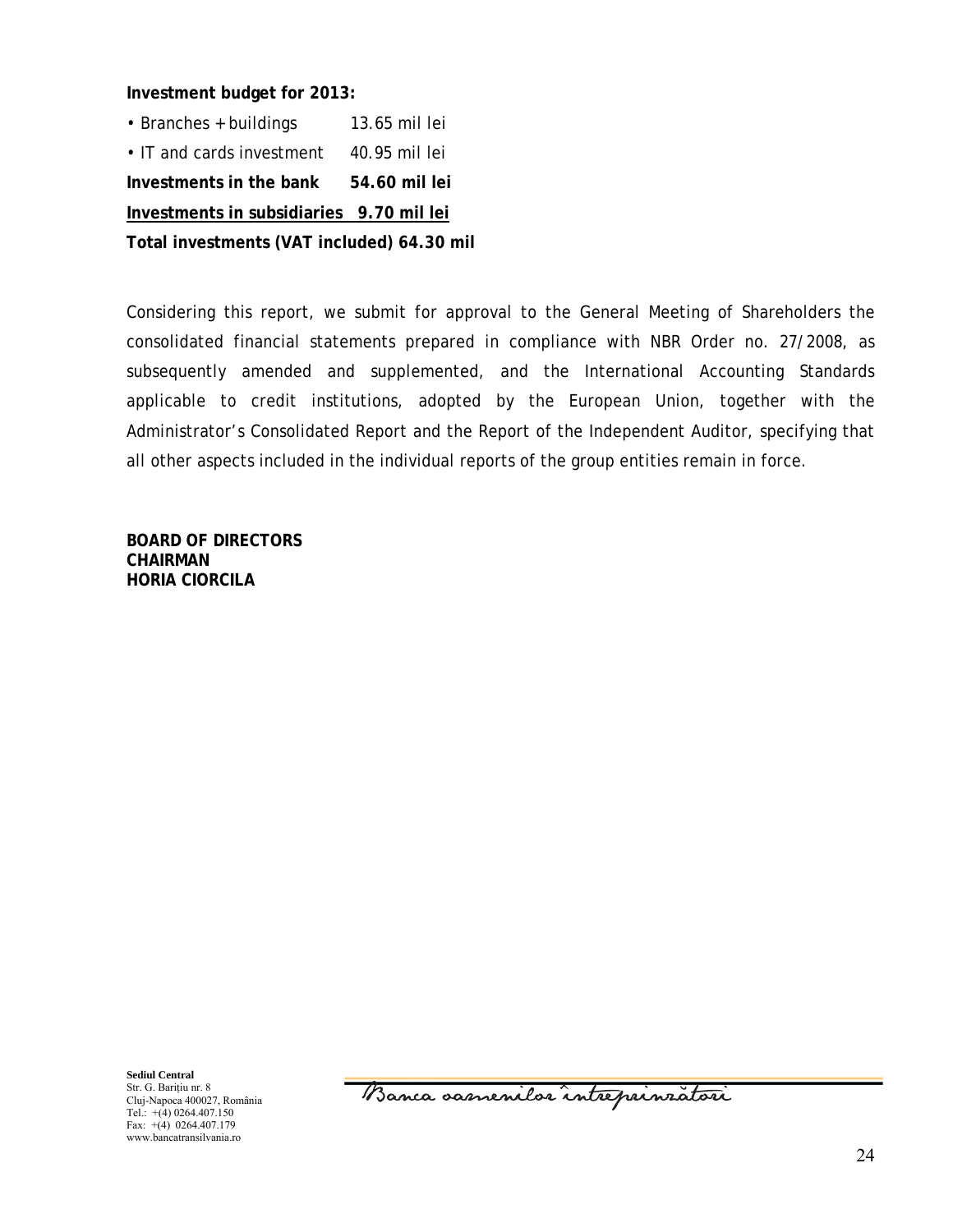| <b>Consolidated financial position</b><br>As at 31 Dec 2012 |              |              |               |           |
|-------------------------------------------------------------|--------------|--------------|---------------|-----------|
|                                                             | 31-Dec-11    | 31-Dec-12    | 31-Dec-11     | 31-Dec-12 |
|                                                             | Th RON       | Th RON       | Th EUR        | Th EUR    |
| Assets                                                      |              |              |               |           |
| Cash and cash equivalents                                   | 4,550,256    | 5,579,088    | 1,053,373     | 1,259,757 |
| Loans to banks                                              | 778,977      | 1,405,173    | 180,331       | 317,288   |
| Financial assets at fair value through P&L account          | 140,551      | 125,851      | 32,537        | 28,417    |
|                                                             | 13,977,707   | 15,361,263   | 3,235,805     | 3,468,572 |
| Credits to clients                                          |              |              |               |           |
| Net investments in leasing                                  | 207,388      | 202,686      | 48,010        | 45,766    |
| Securities available for sale                               | 5,816,778    | 6,420,054    | 1,346,570     | 1,449,648 |
| Securities held to maturity                                 | 819          |              | 190           |           |
| Investments in associates                                   | $\omega$     | 25,858       | $\mathcal{L}$ | 5,839     |
| Tangible assets                                             | 297,531      | 334,587      | 68,878        | 75,550    |
| Intangible assets                                           | 70,555       | 81,433       | 16,333        | 18,388    |
| Good will                                                   | 376          | 376          | 87            | 85        |
| Receivables over deferred profit                            | 28,163       | $\Box$       | 6,520         |           |
| Other assets                                                | 139,694      | 174,827      | 32,339        | 39,475    |
|                                                             |              |              |               |           |
| <b>Total assets</b>                                         | 26,008,795   | 29,711,196   | 6,020,973     | 6.708,785 |
| Debts                                                       |              |              |               |           |
| Due to banks                                                | 251,181      | 45,953       | 58,148        | 10,376    |
| Due to clients                                              | 20, 257, 251 | 23, 167, 128 | 4,689,504     | 5,231,135 |
| Borrowings from banks and other financial institutions      | 2,592,982    | 3,035,944    | 600,269       | 685,516   |
| Other subordinated debts                                    | 260,148      | 288,810      | 60,224        | 65,213    |
| Debts on deferred profit                                    |              | 27.527       |               | 6,216     |
| Other debts                                                 | 255,366      | 330,823      | 59,116        | 74,700    |
| <b>Total debts</b>                                          | 23,616,928   | 26,896,185   | 5,467,261     | 6,073,156 |
| Equity                                                      |              |              |               |           |
| Share capital                                               | 1,860,159    | 1,989,543    | 430,622       | 449,239   |
| Treasury shares                                             | (2, 118)     | (9, 853)     | (490)         | (2, 225)  |
| Share premiums                                              | 732          |              | 169           |           |
| Retained earnings                                           | 303,268      | 460,334      | 70,206        | 103,943   |
| <b>Revaluation reserves</b>                                 | 35,544       | 39,496       | 8,228         | 8,918     |
| Other reserves                                              | 192,248      | 299,864      | 44,506        | 67,709    |
| Shareholders capital                                        | 2,389,833    | 2,779,384    | 553,241       | 627,585   |
| Minority interests                                          | 2,034        | 35,627       | 471           | 8,045     |
| Total shareholders' capital                                 | 2,391,867    | 2,815,011    | 553,712       | 635,630   |
| Total debt and equity                                       | 26,008,795   | 29,711,196   | 6,020,973     | 6,708,786 |

**Sediul Central**  Str. G. Bariţiu nr. 8 Cluj-Napoca 400027, România Tel.: +(4) 0264.407.150 Fax: +(4) 0264.407.179 www.bancatransilvania.ro

Banca samenilar intreprinzatori